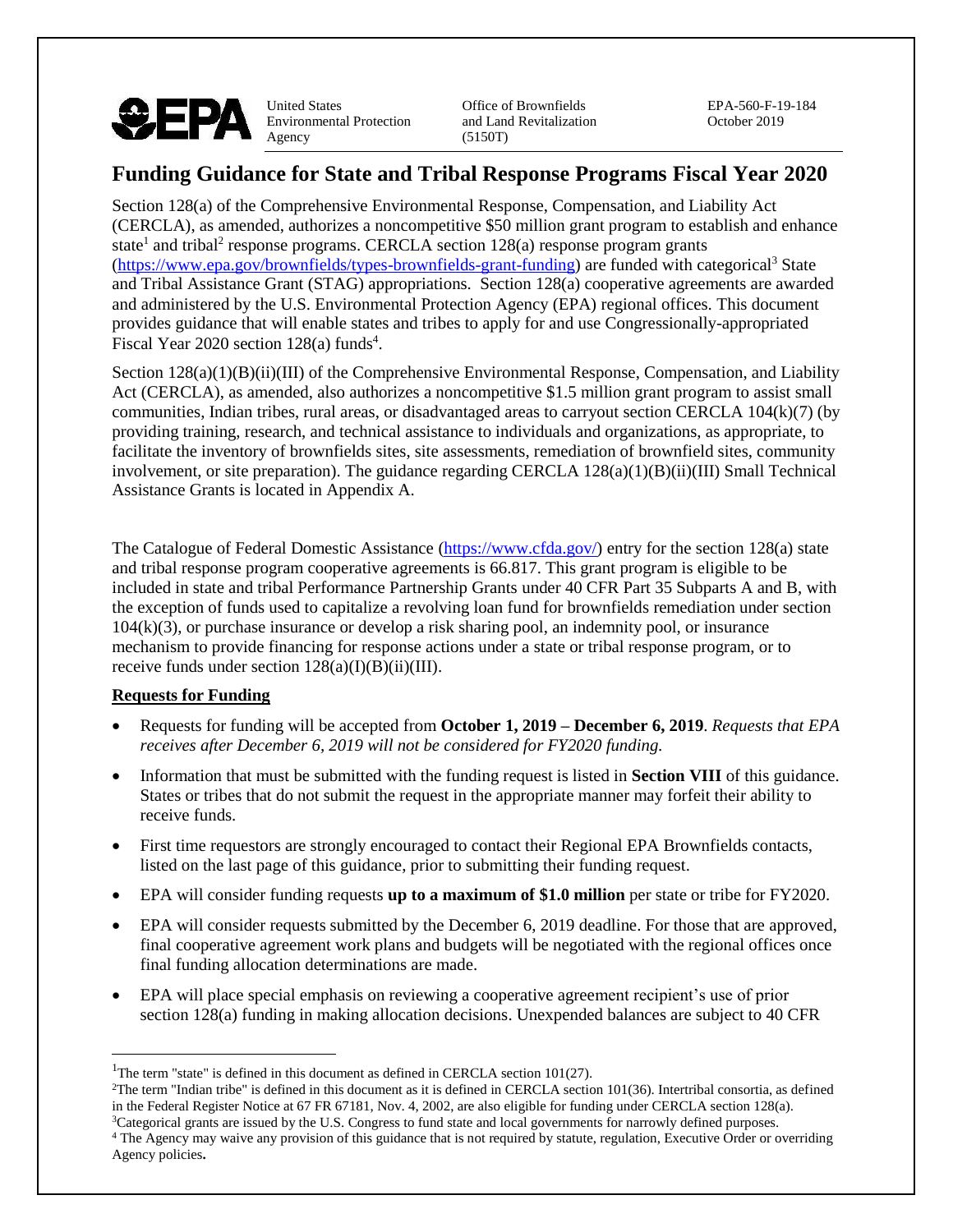35.118 and 40 CFR 35.518 to the extent consistent with this guidance.

• States and tribes requesting funds are **required to provide a Dun and Bradstreet Data Universal Numbering System (DUNS) number** with their cooperative agreement's final package. For more information, please visit www.grants.gov.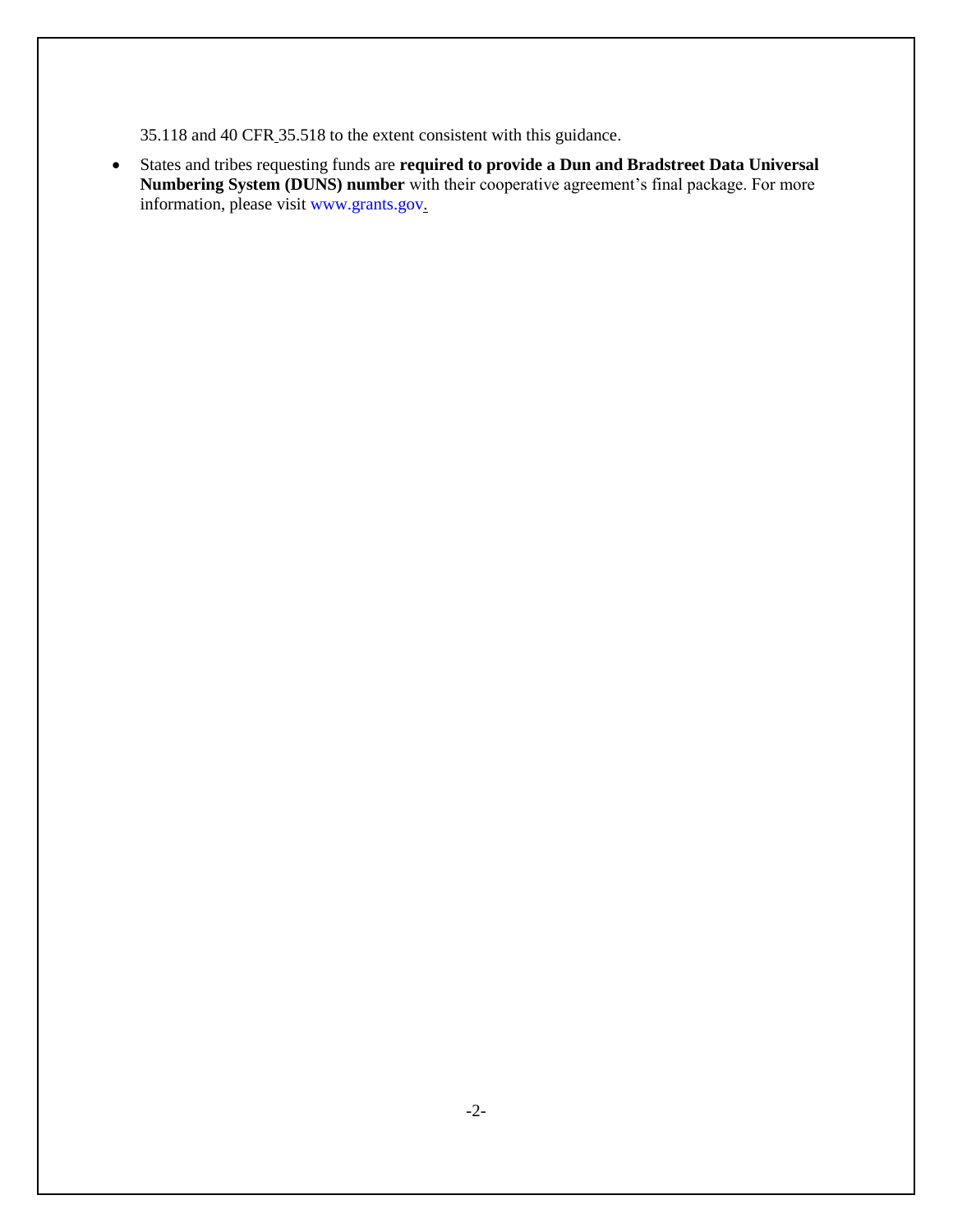# **Table of Contents**

| VII. GENERAL PROGRAMMATIC GUIDELINES FOR SECTION 128(a) GRANT FUNDING REQUESTS  12               |     |  |  |
|--------------------------------------------------------------------------------------------------|-----|--|--|
|                                                                                                  |     |  |  |
|                                                                                                  |     |  |  |
|                                                                                                  |     |  |  |
| D. Separate cooperative agreements for the capitalization of RLFs using Section 128(a) funds12   |     |  |  |
|                                                                                                  |     |  |  |
| F. Section 128(a) cooperative agreements can be part of a Performance Partnership Grant (PPG) 13 |     |  |  |
|                                                                                                  |     |  |  |
|                                                                                                  |     |  |  |
|                                                                                                  |     |  |  |
|                                                                                                  |     |  |  |
|                                                                                                  |     |  |  |
|                                                                                                  |     |  |  |
|                                                                                                  |     |  |  |
| IX. TERMS AND REPORTING                                                                          | 16. |  |  |
|                                                                                                  |     |  |  |
|                                                                                                  |     |  |  |
|                                                                                                  |     |  |  |
|                                                                                                  |     |  |  |
|                                                                                                  |     |  |  |
| APPENDIX A: FUNDING GUIDANCE FOR CERCLA 128(a) SMALL TECHNICAL ASSISTANCE GRANTS  23             |     |  |  |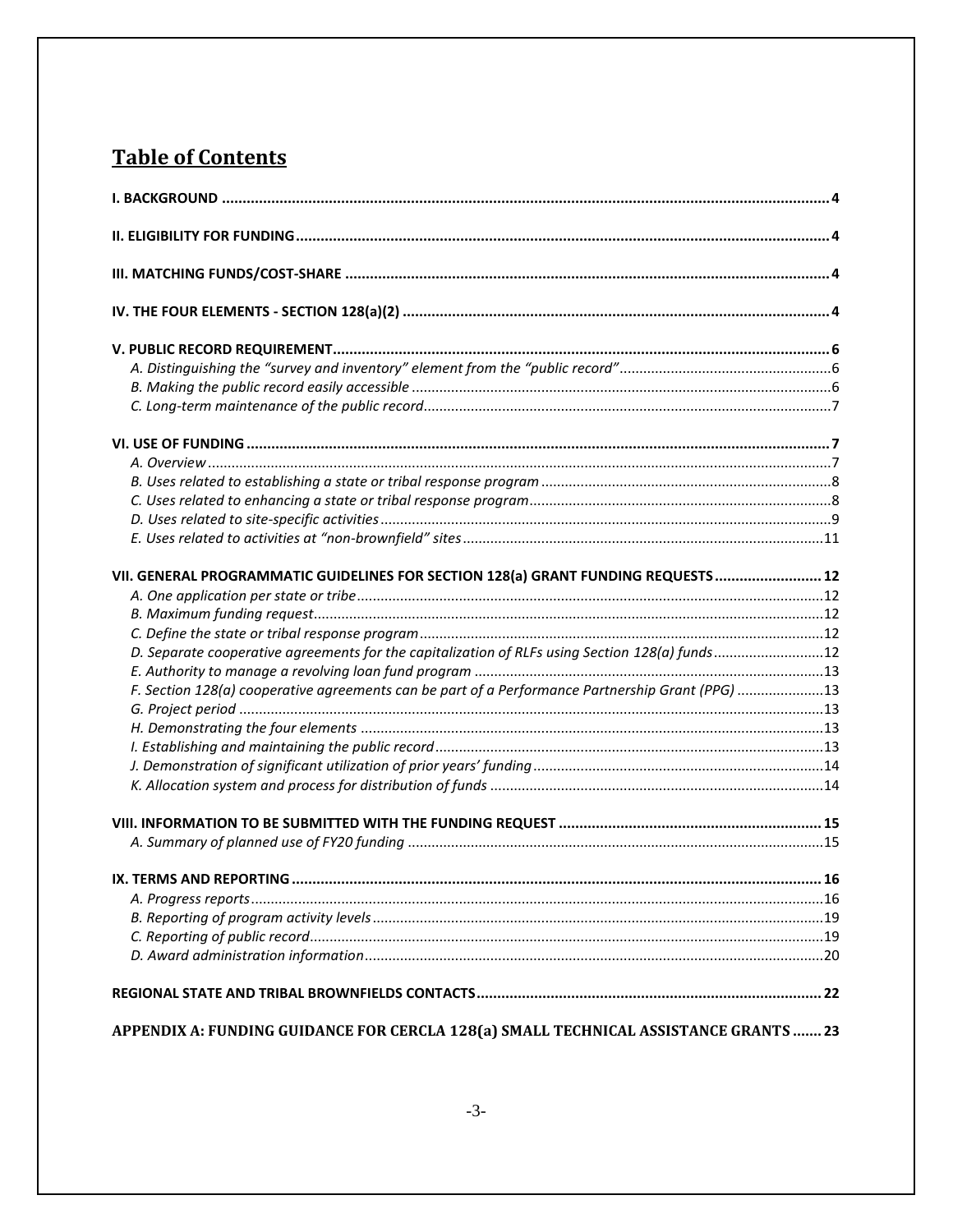# <span id="page-3-0"></span>**I. BACKGROUND**

State and tribal response programs oversee assessment and cleanup activities at brownfield sites across the country. The depth and breadth of these programs vary. Some focus on CERCLA related activities, while others are multi-faceted, addressing sites regulated by both CERCLA and the Resource Conservation and Recovery Act (RCRA). Many states also offer accompanying financial incentive programs to spur cleanup and redevelopment of contaminated properties. In enacting CERCLA section  $128(a)$ <sup>5</sup> Congress recognized the value of state and tribal response programs in cleaning up and redeveloping brownfield sites. Section 128(a) strengthens EPA's partnerships with states and tribes, and recognizes the response programs' critical role in overseeing cleanups.

This funding is intended for states and tribes that have the required management and administrative capacity within their government to administer a federal grant. The primary goal of this funding is to ensure that state and tribal response programs include, or are taking reasonable steps to include, certain elements of an environmental response program and that the program establishes and maintains a public record of sites addressed.

Subject to the availability of funds, EPA regional personnel will provide technical assistance to states and tribes as they apply for and carry out section 128(a) cooperative agreements.

# <span id="page-3-1"></span>**II. ELIGIBILITY FOR FUNDING**

To be eligible for funding under CERCLA section 128(a), a state or tribe must:

1. demonstrate that its response program includes, or is taking reasonable steps to include, the four elements of a response program described in Section IV of this guidance; **or** be a party to a voluntary response program Memorandum of Agreement (VRP MOA) with EPA;

#### **AND**

2. maintain and make available to the public a record of sites at which response actions have been completed in the previous year and are planned to be addressed in the upcoming year (see CERCLA section  $128(b)(1)(C)$ ).

# <span id="page-3-2"></span>**III. MATCHING FUNDS/COST-SHARE**

States and tribes are not required to provide matching funds for cooperative agreements awarded under section 128(a), with the exception of section 128(a) funds a state or tribe uses to capitalize a Brownfields Revolving Loan Fund (RLF), for which there is a 20% cost share requirement. Section 128(a) funds used to capitalize a RLF must be operated in accordance with CERCLA section  $104(k)(3)$ .

# <span id="page-3-3"></span>**IV. THE FOUR ELEMENTS - SECTION 128(a)(2)**

Section 128(a) recipients that do not have a VRP MOA with EPA must demonstrate that their response program includes, or is taking reasonable steps to include, the four elements described below. Achievement of the four elements should be viewed as a priority. Section 128(a) of CERCLA authorizes funding for activities necessary to establish and enhance the four elements and to establish and maintain the public record requirement.

The four elements of a response program are described below:

<sup>5</sup>Section 128(a) was added to CERCLA in 2002 by the Small Business Liability Relief and Brownfields Revitalization Act (Brownfield Amendments).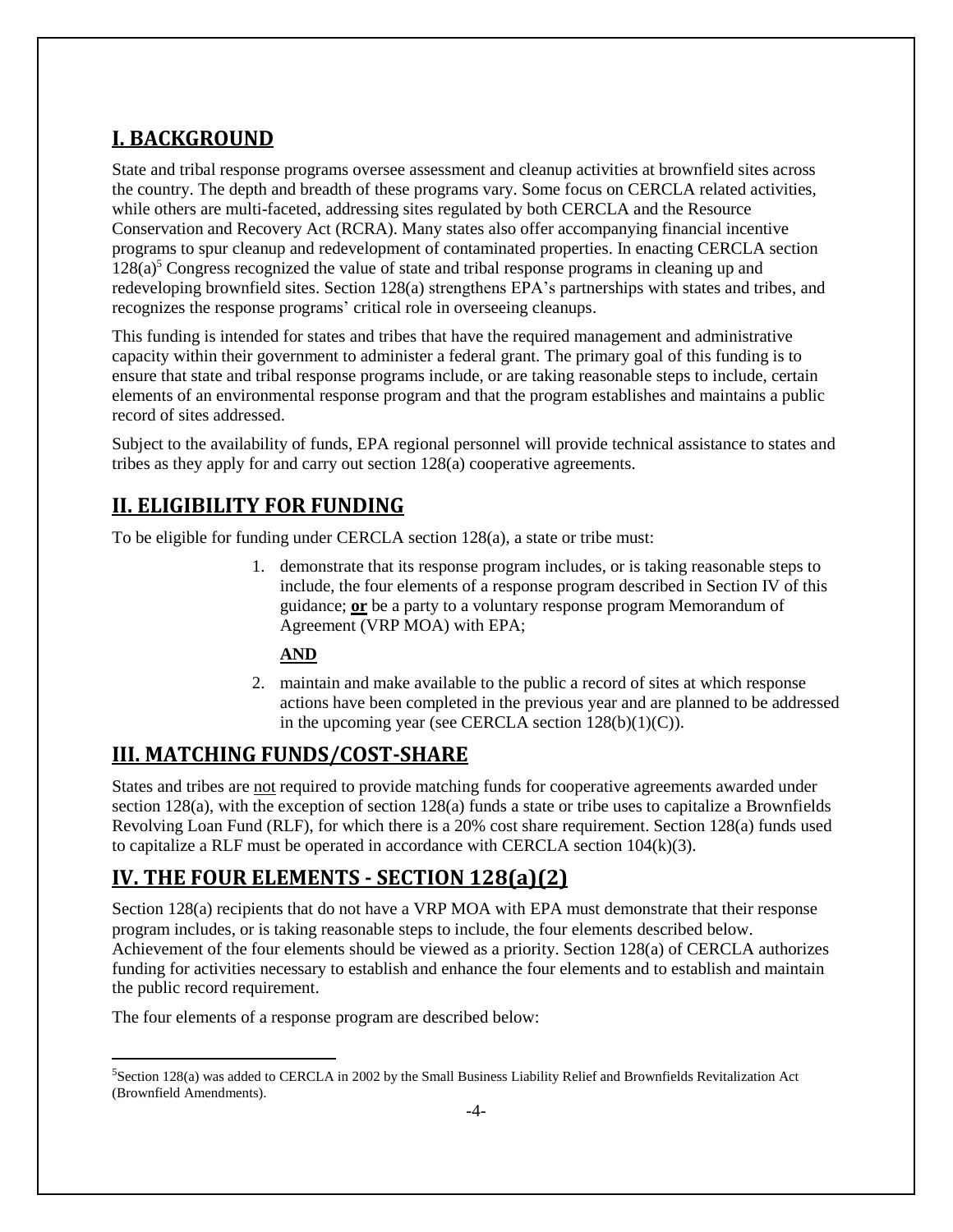1. *Timely survey and inventory of brownfield sites in state or tribal land*. The goal for this element is to enable the state or tribe to establish or enhance a system or process that will provide a reasonable estimate of the number, likely locations, and the general characteristics of brownfield sites in their state or tribal lands.

EPA recognizes the varied scope of state and tribal response programs and will not require states and tribes to develop a "list" of brownfield sites. However, at a minimum, the state or tribe should develop and/or maintain a system or process that can provide a reasonable estimate of the number, likely location, and general characteristics of brownfield sites within their state or tribal lands. Inventories should evolve to a prioritization of sites based on community needs, planning priorities, and protection of human health and the environment. Inventories should be developed in direct coordination with communities, and particular attention should focus on communities with limited capacity to compete for and manage a competitive brownfield assessment, revolving loan, or cleanup cooperative agreement.

Given funding limitations, EPA will negotiate work plans with states and tribes to achieve this goal efficiently and effectively and within a realistic time frame. For example, many of EPA's Brownfields Assessment cooperative agreement recipients conduct inventories of brownfield sites in their communities or jurisdictions. EPA encourages states and tribes to work with these cooperative agreement recipients to obtain the information that they have gathered and include it in their survey and inventory.

- 2. *Oversight and enforcement authorities or other mechanisms and resources.* The goal for this element is to have state and tribal response programs that include oversight and enforcement authorities or other mechanisms and resources to ensure that:
	- a. a response action will protect human health and the environment and be conducted in accordance with applicable laws; and
	- b. the state or tribe will complete the necessary response activities if the person conducting the response fails to complete them (this includes operation and maintenance and/or longterm monitoring activities).
- 3. *Mechanisms and resources to provide meaningful opportunities for public participation.* 6 The goal for this element is to have states and tribes include in their response program mechanisms and resources for meaningful public participation, at the local level, including, at a minimum:
	- a. public access to documents and related materials that a state, tribe, or party conducting the cleanup is relying on or developing to make cleanup decisions or conduct site activities;
	- b. prior notice and opportunity for meaningful public comment on cleanup plans and site activities, including input into the prioritization of sites; and
	- c. a mechanism by which a person who is, or may be, affected by a release or threatened release of a hazardous substance, pollutant, or contaminant at a brownfield site —located in the community in which the person works or resides—may request that a site assessment be conducted. The appropriate state or tribal official must consider this request and appropriately respond.
- 4. *Mechanisms for approval of cleanup plans and verification and certification that cleanup is complete*. The goal for this element is to have states and tribes include in their response program

<sup>6</sup>States and tribes establishing this element may find useful information on public participation on the EPA's community involvement web site at https://www.epa.gov/superfund/superfund-community-involvement.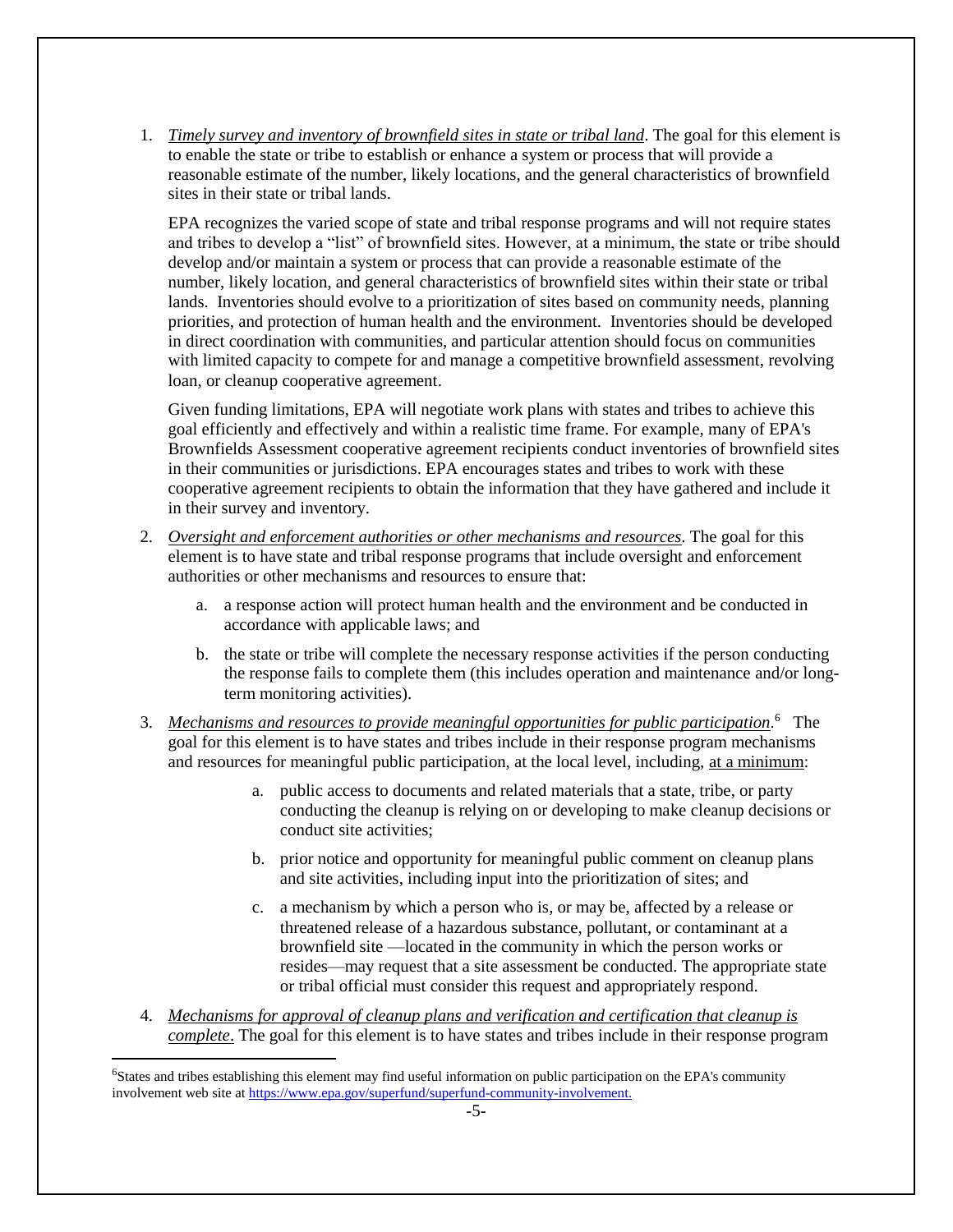mechanisms to approve cleanup plans and to verify that response actions are complete, including a requirement for certification or similar documentation from the state, the tribe, or a licensed site professional that the response action is complete. Written approval by a state or tribal response program official of a proposed cleanup plan is an example of an approval mechanism.

## <span id="page-5-0"></span>**V. PUBLIC RECORD REQUIREMENT**

In order to be eligible for section 128(a) funding, states and tribes (including those with MOAs) must establish and maintain a public record system, as described below, to enable meaningful public participation (refer to Section IV.3 above). Under section  $128(b)(1)(C)$  of CERCLA, states and tribes must:

- 1. maintain and update, at least annually, or more often as appropriate, a public record that includes the name and location of sites at which response actions have been completed during the previous year;
- 2. maintain and update, at least annually, or more often as appropriate, a public record that includes the name and location of sites at which response actions are planned in the next year; and
- 3. identify in the public record whether or not the site, upon completion of the response action, will be suitable for unrestricted use. If not, the public record must identify the institutional controls relied on in the remedy and include relevant information concerning the entity responsible for oversight, monitoring, and/or maintenance of the institutional and engineering controls; and how the responsible entity is implementing those activities (see Section V.C).

<span id="page-5-1"></span>Section 128(a) funds may be used to maintain and make available a public record system that meets the requirements discussed above.

## *A. Distinguishing the "survey and inventory" element from the "public record"*

It is important to note that the public record requirement differs from the "timely survey and inventory" element described in the "Four Elements" section above. The public record addresses sites at which response actions have been completed in the previous year or are planned in the upcoming year. In contrast, the "timely survey and inventory" element, described above, refers to identifying brownfield sites regardless of planned or completed actions.

#### <span id="page-5-2"></span>*B. Making the public record easily accessible*

l

EPA's goal is to enable states and tribes to make the public record and other information, such as information from the "survey and inventory" element, easily accessible. For this reason, EPA will allow states and tribes to use section 128(a) funding to make such information available to the public via the internet or other avenues. For example, the Agency would support funding state and tribal efforts to include detailed location information in the public record such as the street address and latitude and longitude information for each site.<sup>7</sup> States and tribes should ensure that all affected communities have appropriate access to the public record by making it available on-line, in-print at libraries or at other community gathering places.

In an effort to reduce cooperative agreement reporting requirements and increase public access to the public record, EPA encourages states and tribes to place their public record on the internet. If

<sup>7</sup>For further information on data quality requirements for latitude and longitude information, please see the EPA's data standards web site available at https://www.epa.gov/sites/production/files/2015-06/documents/latlongstandardv2a\_10022014.pdf.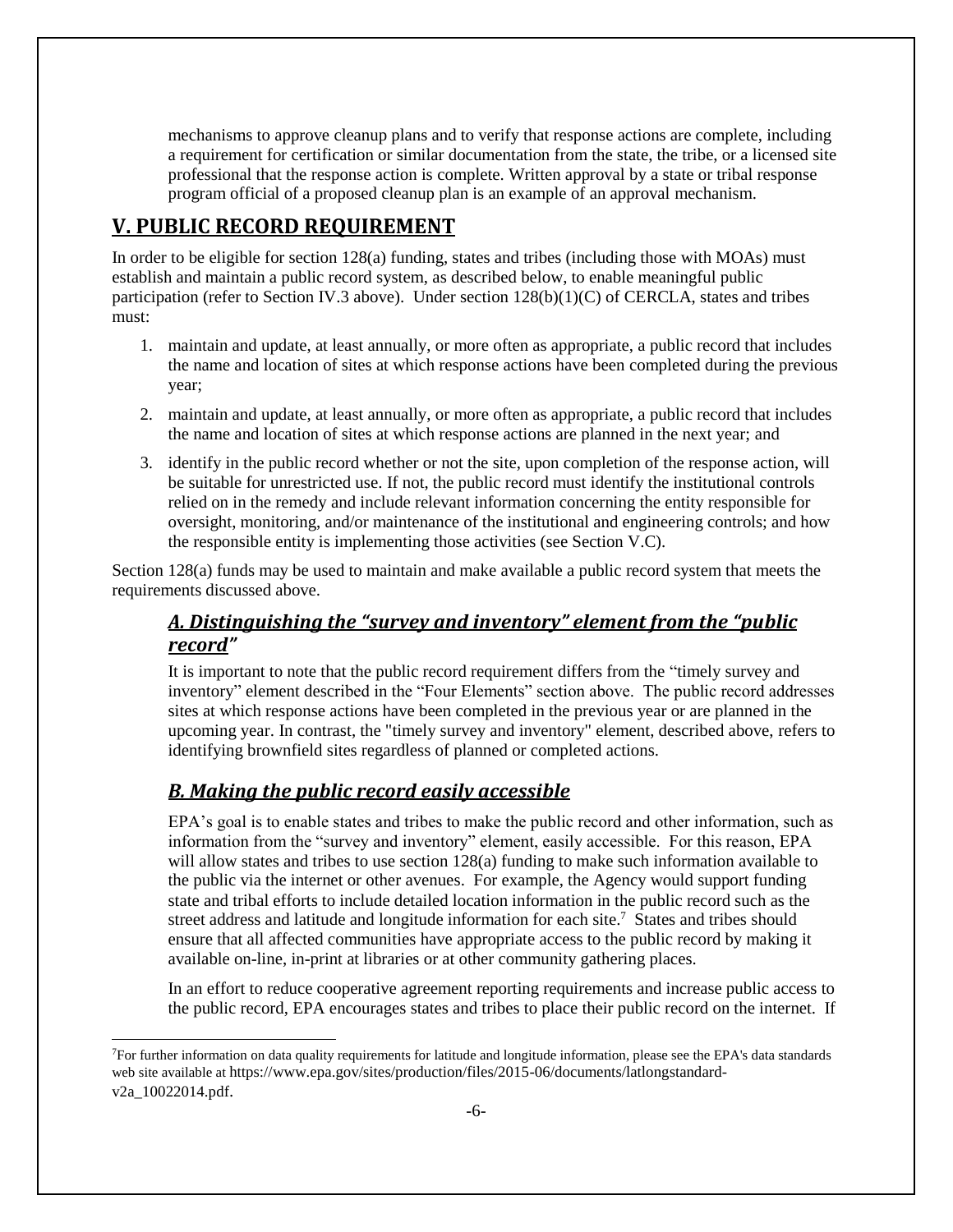a state or tribe places the public record on the internet, maintains the substantive requirements of the public record, and provides EPA with the link to that site, EPA will, for purposes of cooperative agreement funding only, deem the public record reporting requirement met.

#### <span id="page-6-0"></span>*C. Long-term maintenance of the public record*

EPA encourages states and tribes to maintain public record information, including data on institutional controls, on a long-term basis (more than one year) for sites at which a response action has been completed. Subject to EPA regional office approval, states or tribes may include development and operation of systems that ensure long-term maintenance of the public record, including information on institutional controls (such as ensuring the entity responsible for oversight, monitoring, and/or maintenance of the institutional and engineering controls is implementing those activities) in their work plans.<sup>8</sup>

#### <span id="page-6-2"></span><span id="page-6-1"></span>*VI. USE OF FUNDING*

l

#### *A. Overview*

Section  $128(a)(1)(B)$  of CERCLA describes the eligible uses of cooperative agreement funds by states and tribes. In general, a state or tribe may use funding to establish or enhance its response program. Specifically, a state or tribe may use cooperative agreement funds to build response programs that include the four elements outlined in section 128(a)(2). Eligible activities include, but are not limited to, the following:

• developing legislation, regulations, procedures, ordinances, guidance, etc. that establish or enhance the administrative and legal structure of a response program;

• establishing and maintaining the required public record described in Section V of this guidance;

• operation, maintenance and long-term monitoring of institutional controls and engineering controls;

• conducting site-specific activities, such as assessment or cleanup, provided such activities establish and/or enhance the response program and are tied to the four elements. In addition to the requirement under CERCLA section  $128(a)(2)(C)(ii)$  to provide for public comment on cleanup plans and site activities, EPA strongly encourages states and tribes to seek public input regarding the priority of sites to be addressed—especially from local communities with health risks related to exposure to hazardous waste or other public health concerns, those in economically disadvantaged or remote areas, and those with limited experience working with government agencies. EPA will not provide section 128(a) funds solely for assessment or cleanup of specific brownfield sites; site-specific activities must be part of an overall section 128(a) work plan that includes funding for other activities that establish or enhance the four elements;

• capitalizing a revolving loan fund (RLF) for brownfields cleanup as authorized under CERCLA section 104(k)(3). These RLFs are subject to the same statutory requirements and cooperative agreement terms and conditions applicable to RLFs awarded under CERCLA section  $104(k)(3)$ . Requirements include a 20 percent match (in the form of money, labor, material, or services from a non-federal source) on the amount of section 128(a) funds used

<sup>8</sup>States and tribes may find useful information on institutional controls on the EPA's institutional controls web site at <https://www.epa.gov/superfund/superfund-institutional-controls-guidance-and-policy> .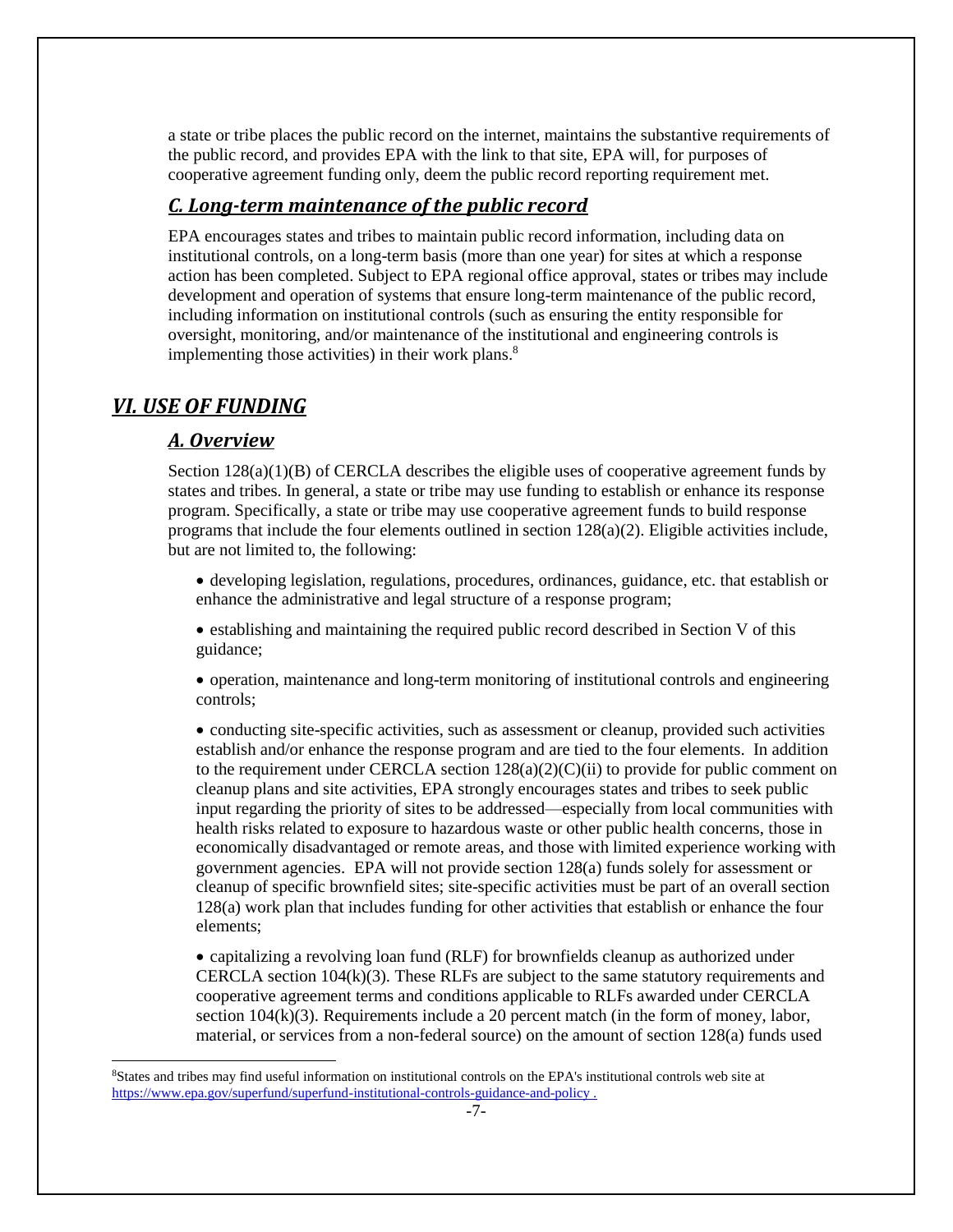for the RLF, a prohibition on using EPA cooperative agreement funds for administrative costs relating to the RLF, and a prohibition on using RLF loans or subgrants for response costs at a site for which the recipient may be potentially liable under section 107 of CERCLA. Other prohibitions relevant to CERCLA section 104(k)(4) also apply; and

• purchasing environmental insurance or developing a risk-sharing pool, indemnity pool, or insurance mechanism to provide financing for response actions under a state or tribal response program.

#### <span id="page-7-0"></span>*B. Uses related to establishing a state or tribal response program*

Under CERCLA section 128(a), establish includes activities necessary to build the foundation for the four elements of a state or tribal response program and the public record requirement. For example, a state or tribal response program may use section 128(a) funds to develop regulations, ordinances, procedures, guidance, and a public record.

#### <span id="page-7-1"></span>*C. Uses related to enhancing a state or tribal response program*

Under CERCLA section 128(a), enhancing a state or tribal response program includes related activities that add to or improve a state or tribal response program or increase the number of sites at which response actions are conducted under such programs.

The exact enhancement activities that may be allowable depend upon the work plan negotiated between the EPA regional office and the state or tribe. For example, regional offices and states or tribes may agree that section 128(a) funds may be used for outreach and training directly related to increasing awareness of its response program and improving the skills of program staff (training examples include ASTM standards for conducting Limited Transaction Screens, Environmental Phase I and Phase IIs). It may also include developing better coordination and understanding of other state or tribal programs, (e.g., programs that address RCRA or underground storage tanks (USTs)). As another example, states and tribal response program enhancement activities can also include outreach to local communities to increase awareness about brownfields, building a sustainable brownfields program, federal brownfields technical assistance opportunities<sup>9</sup> (e.g., holding workshops to assist communities in applying for federal Brownfields grant funding, attending health fairs and cleanup days to inform individuals how to identify hazards in their own living areas, abandoned buildings and among dumping areas), and knowledge regarding the importance of monitoring engineering and institutional controls. Additionally, enhancement activities can include facilitating the participation of the state and local agencies (e.g., transportation, water, other infrastructure) in implementation of brownfields projects. States and tribes can also help local communities collaborate with local workforce development entities or Brownfields Environmental Workforce Development and Job Training recipients on the assessment and cleanup of brownfield sites. **<sup>10</sup>** Other enhancement uses may be allowable as well.

**<sup>9</sup>** EPA expects states and tribes will familiarize themselves with EPA's brownfields technical assistance opportunities for brownfields communities. For more information on technical assistance opportunities, please visit: https://www.epa.gov/brownfields.

<sup>&</sup>lt;sup>10</sup> For more information about EPA's Brownfields Environmental Workforce Development and Job Training Program, please visit:<https://www.epa.gov/brownfields/types-brownfields-grant-funding>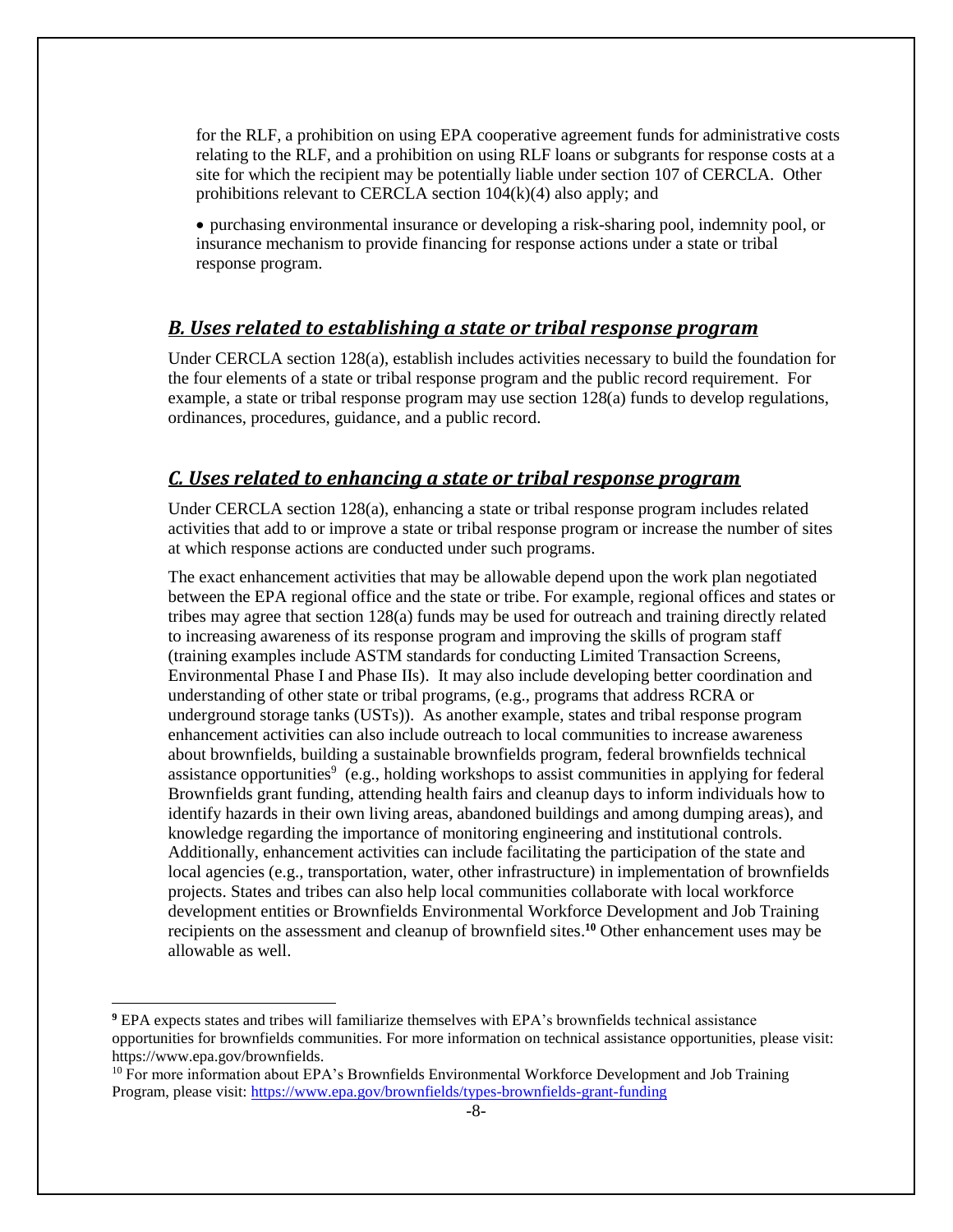#### <span id="page-8-0"></span>*D. Uses related to site-specific activities*

#### *1. Eligible uses of funds for site-specific activities*

Site-specific assessment and cleanup activities should establish and/or enhance the response program and be tied to the four elements. Site-specific assessments and cleanups can be both eligible and allowable if the activity is included in the work plan negotiated between the EPA regional office and the state or tribe, but activities must comply with all applicable laws and are subject to the following restrictions:

- a. section 128(a) funds can only be used for assessments or cleanups at sites that meet the definition of a brownfields site at CERCLA section 101(39). EPA encourages states and tribes to use site-specific funding to perform assessment (e.g. phase I, phase II, supplemental assessments and cleanup planning) and cleanup activities that will expedite the reuse and redevelopment of sites, and prioritize sites based on need.<sup>11</sup>. Furthermore, states and tribes that perform site-specific activities should plan to directly engage with and involve affected communities. For example, a Community Relations Plan (CRP) could be developed to provide reasonable notice about a planned cleanup, as well as opportunities for the public to comment on the cleanup. States and tribes should work towards securing additional funding for site-specific activities by leveraging resources from other sources such as businesses, non-profit organizations, education and training providers, and/or federal, state, tribal, and local governments.
- b. absent EPA approval, no more than \$200,000 per site assessment can be funded with section 128(a) funds, and no more than \$200,000 per site cleanup can be funded with section 128(a) funds;
- c. absent EPA approval, the state/tribe may not use funds awarded under this agreement to assess and/or clean up sites owned or operated by the recipient or held in trust by the United States Government for the recipient; and
- d. assessments and cleanups cannot be conducted at sites where the state/tribe is a potentially responsible party pursuant to CERCLA section 107, except:
	- at brownfield sites contaminated by a controlled substance as defined in CERCLA section

<sup>&</sup>lt;sup>11</sup> An example of prioritizing sites based on need can be focusing on environmental justice. EPA defines environmental justice as the fair treatment and meaningful involvement of all people regardless of race, color, national origin, or income with respect to the development, implementation, and enforcement of environmental laws, regulations, and policies. EPA has this goal for all communities and persons across the nation. Environmental justice will be achieved when everyone enjoys the same degree of protection from environmental and health hazards and equal access to the decision-making process to have a healthy environment in which to live, learn, and work. For more information, please visit [www.epa.gov/environmentalj](http://www.epa.gov/environmental)ustice.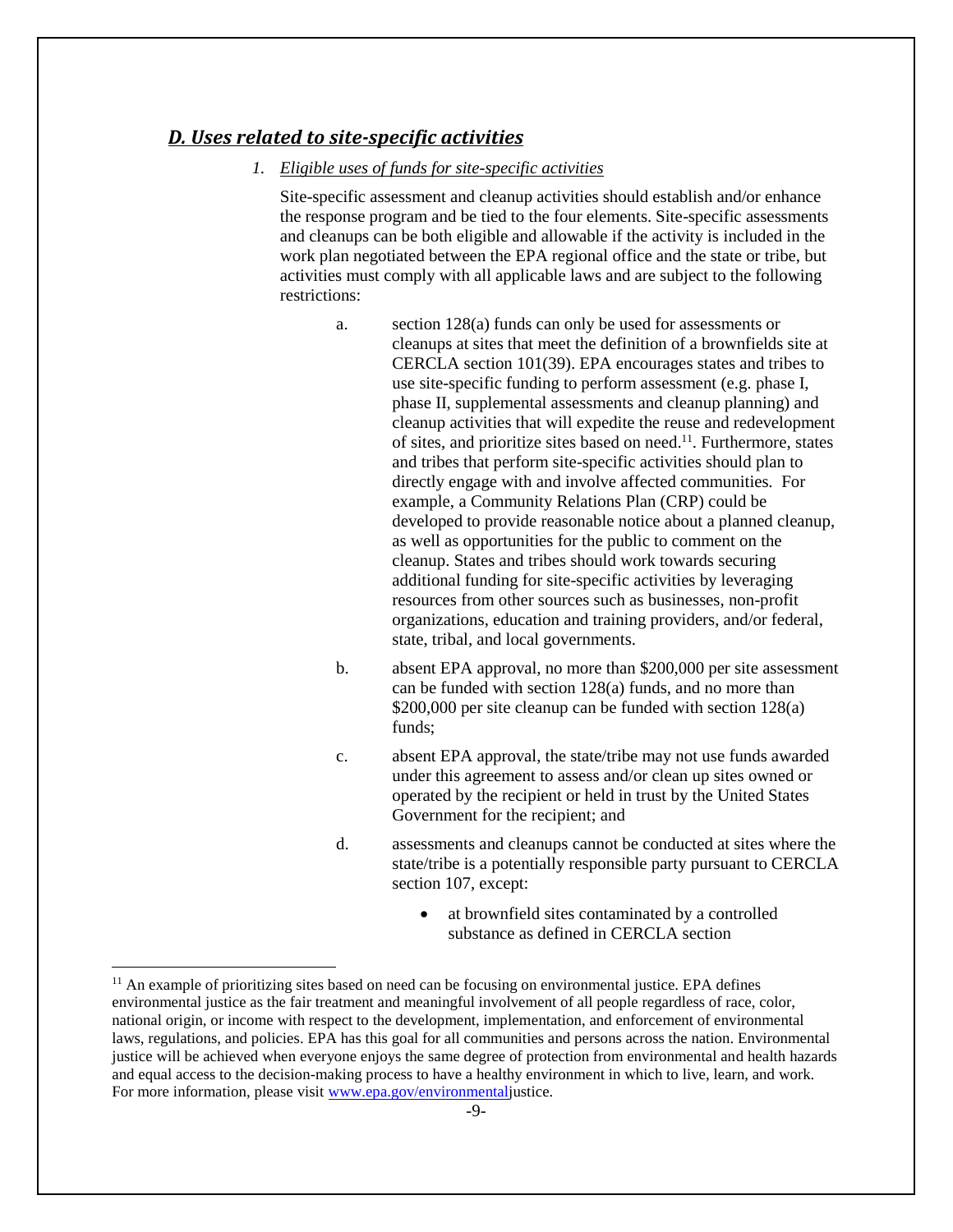#### $101(39)(D)(ii)(I);$  or

when the recipient would satisfy all of the elements set forth in CERCLA section 101(40) to qualify as a bona fide prospective purchaser, or would satisfy all elements 101(40), except where the date of acquisition of the property was on or before January 11, 2002.

Subawards are defined at 2 CFR 200.92 and may not be awarded to for-profit organizations. If the recipient plans on making any subawards under the cooperative agreement, then it becomes a pass-through entity. As the passthrough entity, the recipient must report on its subaward monitoring activities under 2 CFR 200.331(d). Additional reporting requirements for these activities will be included in the cooperative agreement. In addition, subawards cannot be provided to entities that may be potentially responsible parties (pursuant to CERCLA section 107) at the site for which the assessment or cleanup activities are proposed to be conducted, except:

- 1. at brownfields sites contaminated by a controlled substance as defined in CERCLA section 101(39)(D)(ii)(I); or
- 2. when the recipient would satisfy all of the elements set forth in CERCLA section 101(40) to qualify as a bona fide prospective purchaser or would satisfy all elements of CERCLA 101(40)(D) except where the date of acquisition of the property was on or before January 11, 2002.
- *2. Limitations on the amount of funds used for site-specific activities and waiver process*

States and tribes may use section 128(a) funds for site-specific activities that improve state or tribal capacity. However, the amount recipients may request for site-specific assessments and cleanups may not exceed 50% of the total amount of funding. <sup>12</sup> In order to exceed the 50% site-specific funding limit, a state or tribe must submit a waiver request. The request must include a brief justification describing the reason(s) for spending more than 50% of an annual allocation on site-specific activities.

An applicant, when requesting a waiver, must include the following information in the written justification:

• total amount requested for site-specific activities;

• percentage of the site-specific activities (assuming waiver is approved) in the total budget;

• site-specific activities that will be covered by this funding. If known, provide site-specific information and describe how work on each site contributes to the development or enhancement of your state/tribal response program. Explain how the community will be (or has been) involved in prioritization of site work and especially those sites where there is a potential or

 $12$  Oversight of assessment and cleanup activities performed by responsible parties (other than the state or tribe) does not count toward the 50% limit.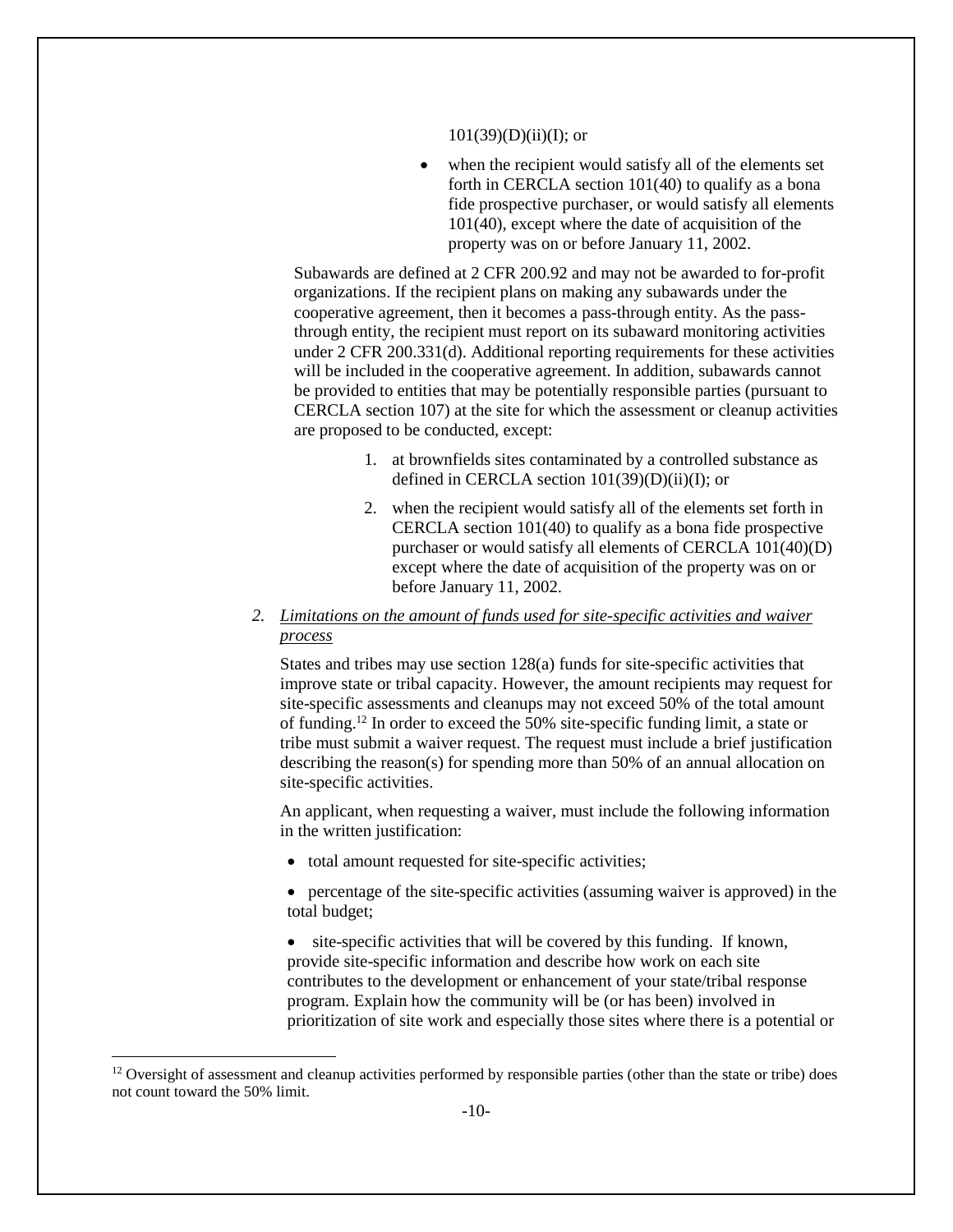known significant environmental impact to the community;

• an explanation of how this shift in funding will not negatively impact the core programmatic capacity (i.e., the ability to establish/enhance the four required elements of a response program) and how the core program activities will be maintained in spite of an increase in site-specific work. Recipients must demonstrate that they have adequate funding from other sources to effectively carry out work on the four elements for EPA to grant a waiver of the 50% limit on using 128(a) funds for site-specific activities; and

• an explanation as to whether the sites to be addressed are those for which the affected community(ies) has requested work be conducted (refer to Section VI.A Overview of Funding for more information).

EPA Headquarters will review waiver requests based on the information in the justification and other information available to the Agency. EPA will inform recipients whether the waiver is approved.

*3. Uses related to site-specific activities at petroleum brownfield sites*

States and tribes may use section 128(a) funds for activities that establish and enhance response programs addressing petroleum brownfield sites. Subject to the restrictions listed above (see Section VI.D.1) for all site-specific activities, the costs of site-specific assessment and cleanup activities at petroleum brownfield sites, as defined in CERCLA section 101(39)(D)(ii)(II), are both eligible and allowable if the activity is included in the work plan negotiated between the EPA regional office and the state or tribe. Section 128(a) funds used to capitalize a Brownfields RLF may be used at brownfield sites contaminated by petroleum to the extent allowed under CERCLA section 104(k)(3).

*4. Additional Examples of Eligible Site-Specific Activities*

Other eligible uses of funds for site-specific related work include, but are not limited to, the following activities:

- technical assistance to federal brownfields cooperative agreement recipients;
- development and/or review of quality assurance project plans (OAPPs); and
- entering data into the Assessment Cleanup and Redevelopment Exchange System (ACRES) database.

#### <span id="page-10-0"></span>*E. Uses related to activities at "non-brownfield" sites*

Other uses not specifically referenced in this guidance may also be eligible and allowable. Recipients should consult with their EPA regional state or tribal contact for additional guidance. Costs incurred for activities at non-brownfield sites may be eligible and allowable if such activities are included in the state's or tribe's work plan. *Direct assessment and cleanup activities may only be conducted on eligible brownfield sites, as defined in CERCLA section 101(39).*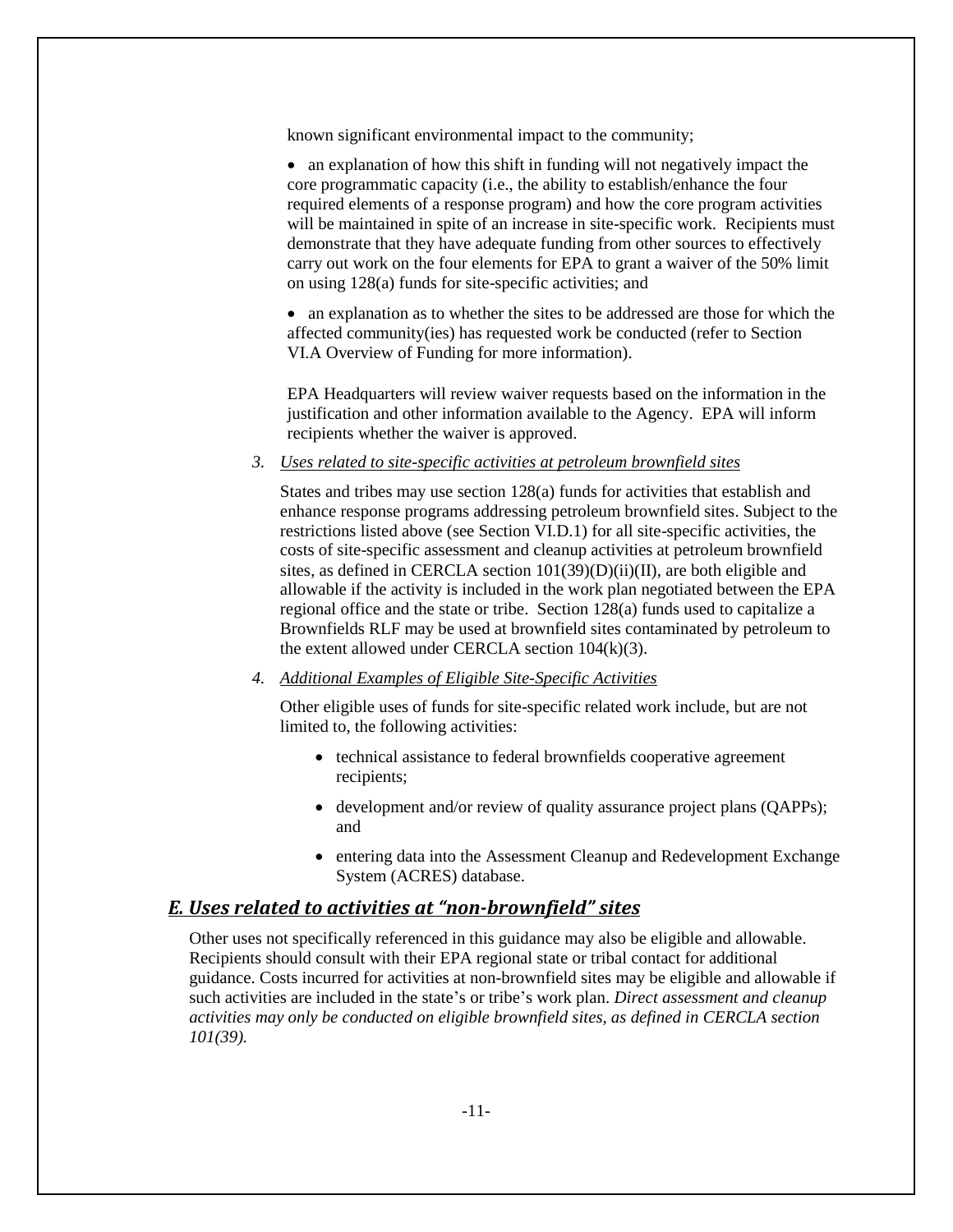# <span id="page-11-0"></span>**VII. GENERAL PROGRAMMATIC GUIDELINES FOR SECTION 128(a) GRANT FUNDING REQUESTS**

Funding authorized under CERCLA section  $128(a)$  is awarded through a cooperative agreement<sup>13</sup> between EPA and a state or a tribe. The program administers cooperative agreements under the *Uniform Administrative Requirements, Cost Principles and Audit Requirements for Federal Awards* regulations for all entity types including states, tribes, and local governments found in the Code of Federal Regulations at 2 CFR Part 200 and any applicable EPA regulations in Title 2 CFR Subtitle B—Federal Agency Regulations for Grants and Agreements Chapter 15 as well as applicable provisions of 40 CFR Part 35 Subparts A and B. Under these regulations, the cooperative agreement recipient for a section 128(a) grant is the government to which a cooperative agreement is awarded and which is accountable for use of the funds provided. The cooperative agreement recipient is the legal entity even if only a particular component of the entity is designated in the cooperative agreement award document. Further, unexpended balances of cooperative agreement funds are subject to restrictions under 40 CFR 35.118 and 40 CFR 35.518. EPA allocates funds to state and tribal response programs consistent with 40 CFR 35.420 and 40 CFR 35.737.

#### <span id="page-11-1"></span>*A. One application per state or tribe*

Subject to the availability of funds, EPA regional offices will negotiate and enter into section 128(a) cooperative agreements with eligible and interested states or tribes. EPA will accept only one application from each eligible state or tribe.

#### <span id="page-11-2"></span>*B. Maximum funding request*

l

For Fiscal Year 2020, EPA will consider funding requests up to a maximum of \$1.0 million per state or tribe. Please note that demand for this program continues to increase. Due to the increasing number of entities requesting funding, it is likely that state and tribal individual funding amounts in FY20 will be less than FY19 individual funding amounts.

#### <span id="page-11-3"></span>*C. Define the state or tribal response program*

States and tribes must define in their work plan the section 128(a) response program(s) to which the funds will be applied and may designate a component of the state or tribe that will be EPA's primary point of contact. When EPA funds the section 128(a) cooperative agreement, states and tribes may distribute these funds among the appropriate state and tribal agencies that are part of the section 128(a) response program. This distribution must be clearly outlined in their annual work plan.

#### <span id="page-11-4"></span>*D. Separate cooperative agreements for the capitalization of RLFs using Section 128(a) funds*

If a portion of the section 128(a) grant funds requested will be used to capitalize a revolving loan fund for cleanup, pursuant to section  $104(k)(3)$ , two separate cooperative agreements must be awarded (i.e., one for the RLF and one for non-RLF uses). States and tribes must, however, submit one initial request for funding, delineating the RLF as a proposed use. Section 128(a) funds used to capitalize an RLF are not eligible for inclusion into a Performance Partnership Grant (PPG).

 $13A$  cooperative agreement is an agreement to a state/tribe that includes substantial involvement by the EPA on activities described in the work plan which may include technical assistance, collaboration on program priorities, etc.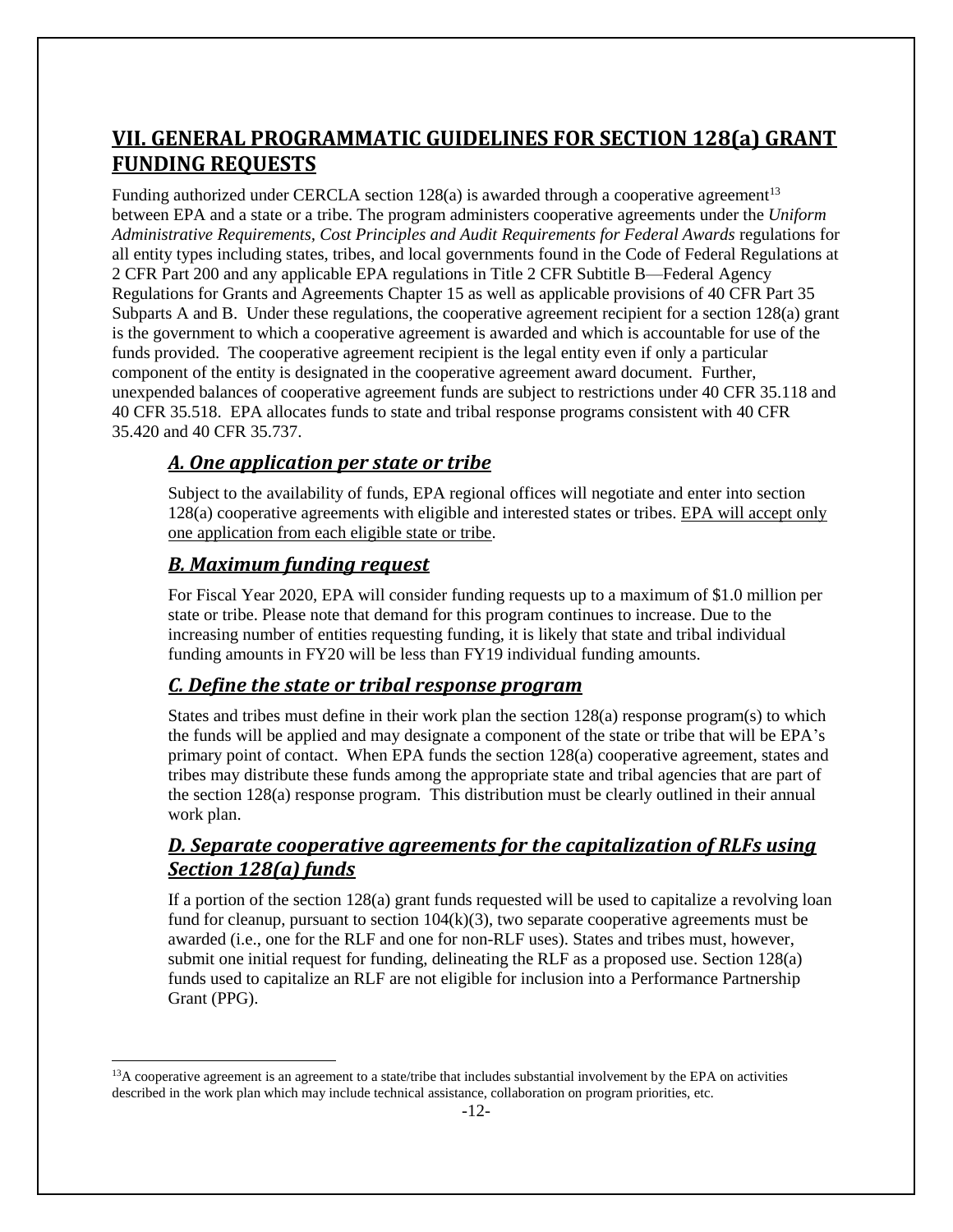### <span id="page-12-0"></span>*E. Authority to manage a revolving loan fund program*

If a state or tribe chooses to use its section 128(a) funds to capitalize a revolving loan fund program, the state or tribe must have the lead authority to manage the program (e.g., hold funds, make loans, enter into loan agreements, collect repayment, access and secure the site in event of an emergency or loan default). If the agency/department listed as the point of contact for the section 128(a) cooperative agreement does not have this authority, it must be able to demonstrate that another agency within that state or tribe has the authority to manage the RLF and is willing to do so.

### <span id="page-12-1"></span>*F. Section 128(a) cooperative agreements can be part of a Performance Partnership Grant (PPG)*

States and tribes may include section 128(a) cooperative agreements in their PPG as described in 69 Fed. Reg. 51,756 (2004). Section 128(a) funds used to capitalize an RLF or purchase environmental insurance or develop a risk sharing pool, an indemnity pool, or insurance mechanism to provide financing for response actions under a state or tribal response program are not eligible for inclusion in the PPG.

### <span id="page-12-2"></span>*G. Project period*

l

EPA regional offices will determine the project period for each cooperative agreement. These may be for multiple years depending on the regional office's cooperative agreement policies. Each cooperative agreement must have an annual budget period tied to an annual work plan. While not prohibited, pre-award costs are subject to 40 CFR 35.113 and 40 CFR 35.513.

### <span id="page-12-3"></span>*H. Demonstrating the four elements*

As part of the annual work plan negotiation process, states or tribes that do not have VRP MOAs must demonstrate that their program includes, or is taking reasonable steps to include, the four elements described in Section IV. EPA will not fund state or tribal response program annual work plans if EPA determines that these elements are not met or reasonable progress is not being made. EPA may base this determination on the information the state or tribe provides to support its work plan, on progress reports, or on EPA's review of the state or tribal response program.

## <span id="page-12-4"></span>*I. Establishing and maintaining the public record*

Prior to funding a state's or tribe's annual work plan, EPA regional offices will verify and document that a public record, as described in Section V and below, exists and is being maintained.<sup>14</sup> Specifically, for:

• states or tribes that received initial funding prior to FY19: Requests for FY20 funds will not be accepted from states or tribes that fail to demonstrate, by the December 6, 2019 request deadline, that they established and are maintaining a public record. (*Note*, this would potentially impact any state or tribe that had a term and condition placed on their FY19 cooperative agreement that prohibited drawdown of FY19 funds prior to meeting the public record requirement). States or tribes in this situation will not be prevented from drawing down their prior year funds once the public record requirement is met; and

• states or tribes that received initial funding in FY19: By the time of the actual FY20 award, the state or tribe must demonstrate that they established and maintained the public record

<sup>&</sup>lt;sup>14</sup> For purposes of 128(a) funding, the state or tribe's public record applies to that state or tribe's response program(s) that utilized the section 128(a) funding.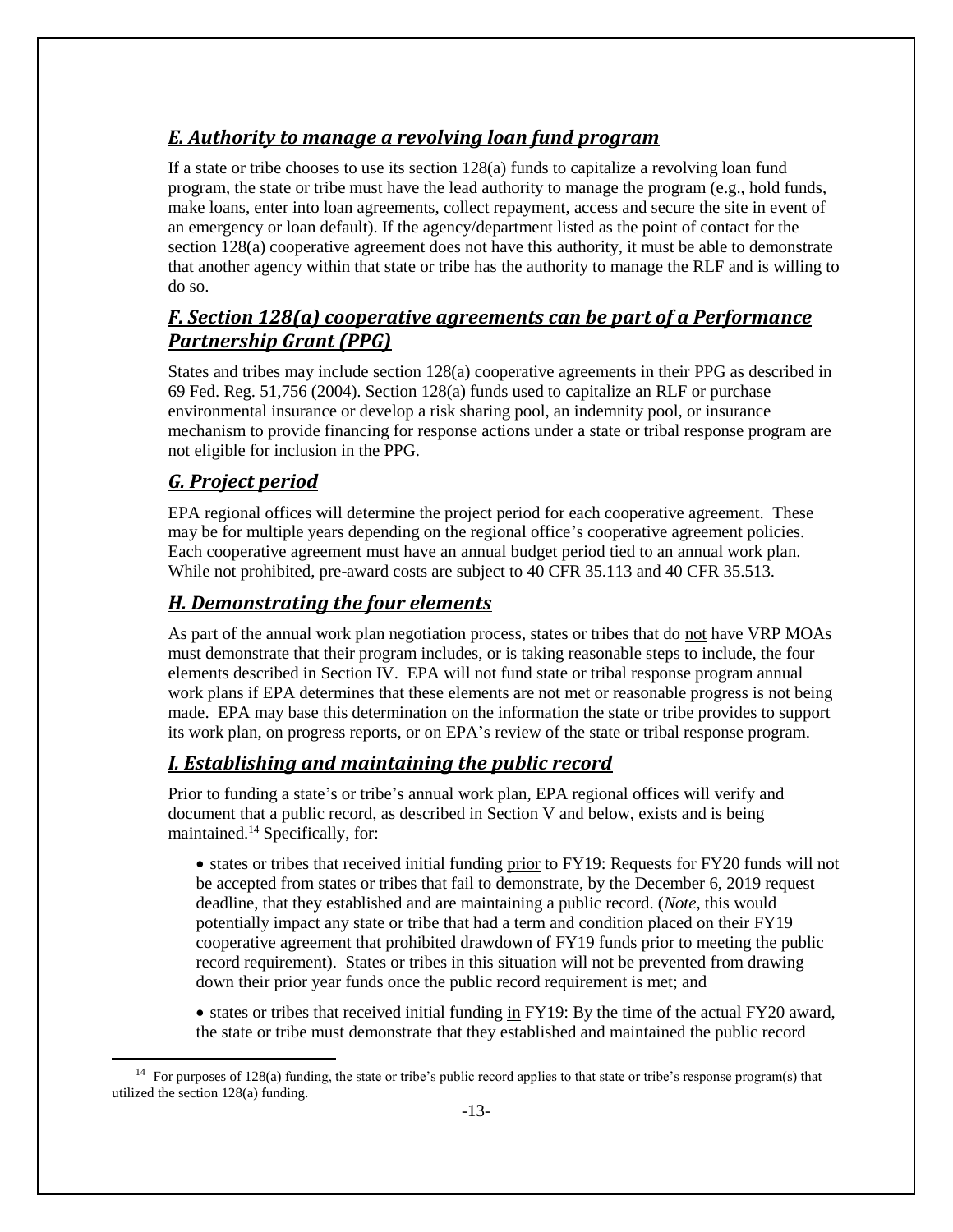(those states and tribes that do not meet this requirement will have a term and condition placed on their FY20 cooperative agreement that prohibits the drawdown of FY20 funds until the public record requirement is met).

#### <span id="page-13-0"></span>*J. Demonstration of significant utilization of prior years' funding*

States and tribes should be aware that EPA and its Congressional appropriations committees place significant emphasis on the utilization of prior years' funding. Unused funds awarded prior to FY19 will be considered in the allocation process. Existing balances of cooperative agreement funds as reflected in EPA's Financial Data Warehouse as of January 1, 2020 may result in a decreased allocation amount or, if appropriate, the deobligation and reallocation of prior funding by EPA Regions, as provided for in 40 CFR 35.118 and 40 CFR 35.518.

#### <span id="page-13-1"></span>*K. Allocation system and process for distribution of funds*

After the December 6, 2019 request deadline, EPA's regional offices will submit summaries of state and tribal requests to EPA Headquarters. Before doing so, regional offices may take into account additional factors when determining recommended allocation amounts. Such factors include, but are not limited to, the depth and breadth of the state or tribal program, and scope of the perceived need for funding (e.g., size of state or tribal jurisdiction or the proposed work plan balanced against capacity of the program, amount of current year funding, funds remaining from prior years, etc.).

After receipt of the regional recommendations, EPA Headquarters will consolidate requests and make decisions on the final funding allocations.

EPA regional offices will work with interested states and tribes to develop their preliminary work plans and funding requests. Final cooperative agreement work plans and budgets will be negotiated with the regional office once final allocation determinations are made. Please refer to process flow chart below (dates are estimates and subject to change):

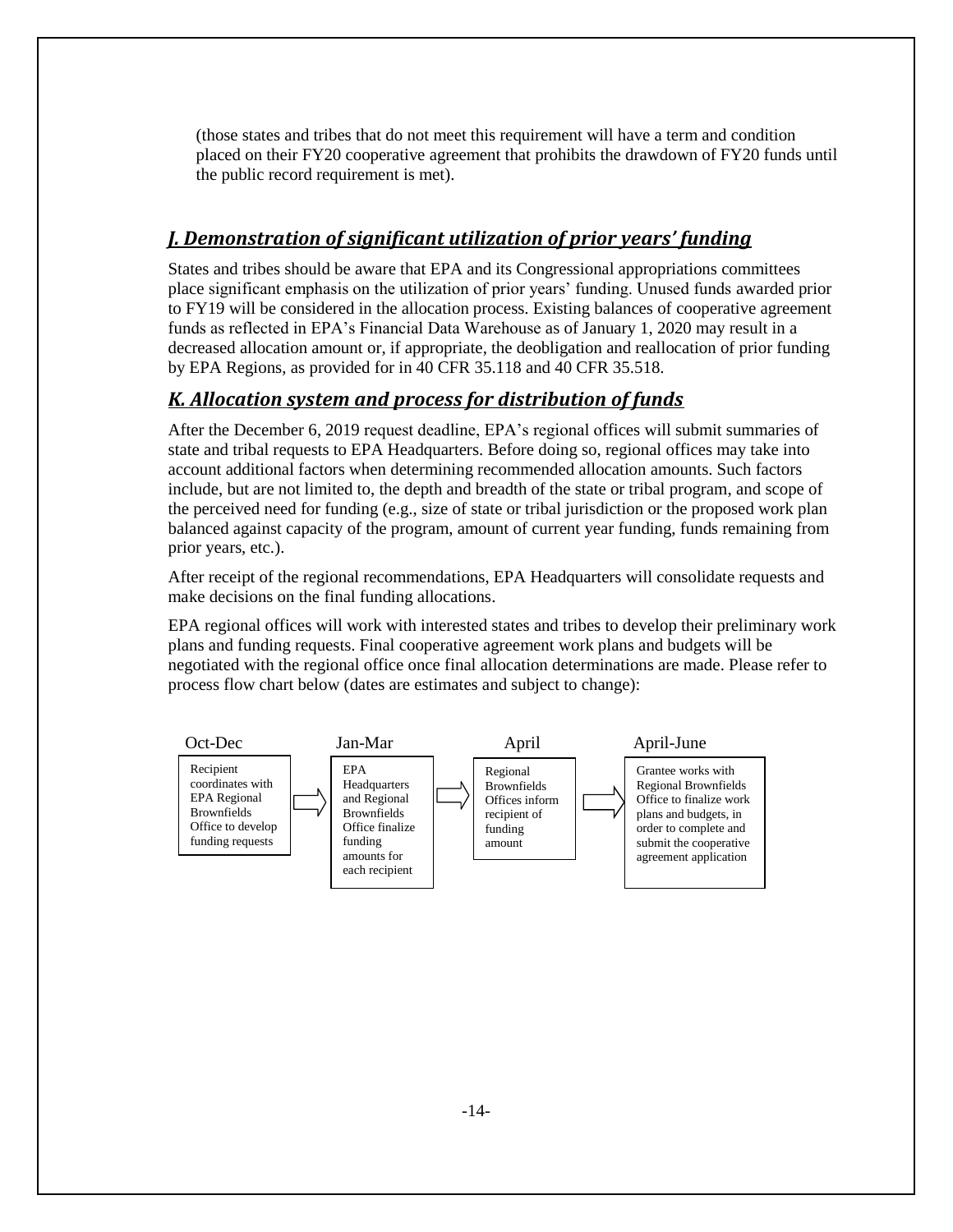### <span id="page-14-0"></span>**VIII. INFORMATION TO BE SUBMITTED WITH THE FUNDING REQUEST**

#### <span id="page-14-1"></span>*A. Summary of planned use of FY20 funding*

All states and tribes requesting FY20 funds must submit a summary of the planned use of CERCLA 128(a) funds. Eligible entities must submit a draft work plan of the funds with associated dollar amounts to their regional brownfields contact listed on the last page. Please contact your regional brownfields contact or visit [https://www.epa.gov/brownfields/state-and](https://www.epa.gov/brownfields/state-and-tribal-response-program-grant-funding-guidance-resources)[tribal-response-program-grant-funding-guidance-resources](https://www.epa.gov/brownfields/state-and-tribal-response-program-grant-funding-guidance-resources) for a sample draft work plan.

For entities that received CERCLA 128(a) funding in previous years, respond to the following:

- 1. Funding Request.
	- a. Prepare a draft work plan and budget for your FY20 funding request. The funding requested should be reasonably spent in one year. The requestor should work, as early as possible, with their EPA regional program contact to ensure that the funding amount requested, and related activities are reasonable.
	- b. In your funding request, include the prior years' funding amount. Include any funds that you, the recipient, have not received or drawn down in payments (i.e., funds EPA has obligated for grants that remain in EPA's Financial Data Warehouse). EPA will consider these funds in the allocation process when determining the recipient's programmatic needs. The recipient should include a detailed explanation and justification of prior year funds that remain in EPA's Financial Data Warehouse. The recipient should consult with the region regarding the amount of unspent funds which require explanation to ensure they have addressed the full amount of any remaining balance.
	- c. If you do not have a MOA with EPA, demonstrate how your program includes, or is taking reasonable steps to include, the four elements described in Section VI.

Note: Programmatic Capability – [Only Respond if Specifically Requested by Region]

- a. EPA Regions may request demonstration of Programmatic Capability if the returning grantee has experienced key staff turnover or if the grantee has open programmatic review findings. An entity's corresponding EPA Region will notify returning recipients if the information below is required, and it must be included with your funding request. Describe the organizational structure you will utilize to ensure sound program management to guarantee or confirm timely and successful expenditure of funds, and completion of all technical, administrative and financial requirements of the program and cooperative agreement.
- b. Include a brief description of the key qualifications of staff to manage the response program and/or the process you will follow to hire staff to manage the response program. If key staff is already in place, include their roles, expertise, qualifications, and experience.
- c. Discuss how this response program fits into your current environmental program(s). If you do not have an environmental program, describe your process to develop, or interest to start one.
- d. Describe if you have had adverse audit findings. If you had problems with the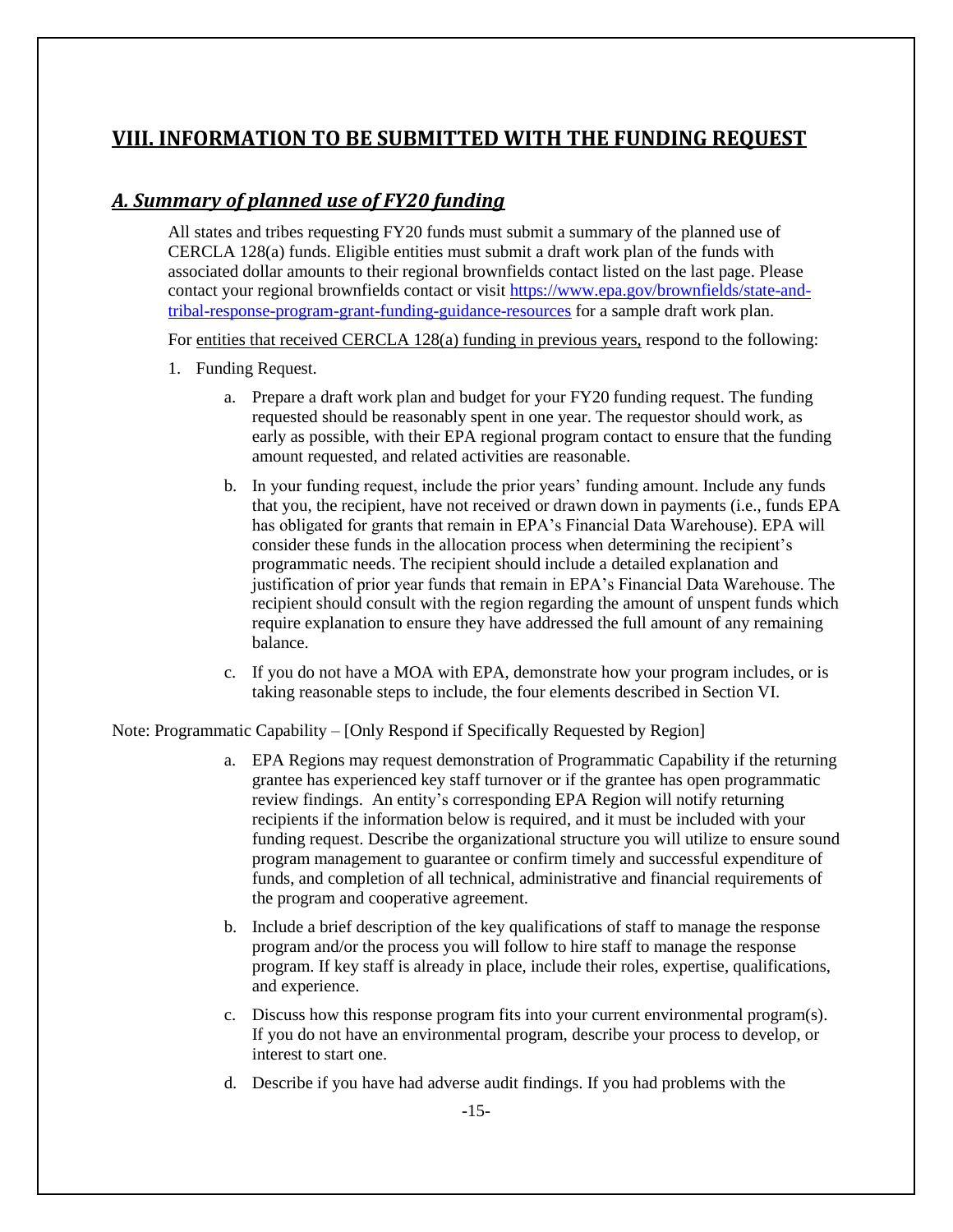administration of any grants or cooperative agreements, describe how you have corrected, or are correcting, the problems.

For tribal entities that have never received CERCLA 128(a) funding, respond to the following:

- 1. Funding Request.
	- a. Describe your plan to establish a response program, why it is a priority for your tribe, and why CERCLA 128(a) funding will be beneficial to your program. If your tribe is already supported by a tribal consortium receiving CERCLA 128(a) funding, explain why additional resources are necessary.
	- b. Prepare a draft work plan and budget for your first funding year. The funding requested should be reasonably spent in one year. For budget planning purposes, it is recommended that you assume funding sufficient to support 0.5 staff to establish a response program and some travel to attend regional and national trainings or events.
- 2. Programmatic Capability.
	- a. Describe the organizational structure you will utilize to ensure sound program management to guarantee or confirm timely and successful expenditure of funds, and completion of all technical, administrative and financial requirements of the program and cooperative agreement.
	- b. Include a brief description of the key qualifications of staff to manage the response program and/or the process you will follow to hire staff to manage the response program. If key staff is already in place, include their roles, expertise, qualifications, and experience.
	- c. Discuss how this response program fits into your current environmental program(s). If you do not have an environmental program, describe your process to develop, or interest to start one.
	- d. Describe if you have had adverse audit findings. If you had problems with the administration of any grants or cooperative agreements, describe how you have corrected, or are correcting, the problems.

# <span id="page-15-0"></span>**IX. TERMS AND REPORTING**

Cooperative agreements for state and tribal response programs will include programmatic and administrative terms and conditions. These terms and conditions will describe EPA's substantial involvement including technical assistance and collaboration on program development and site-specific activities. Each of the subsections below summarizes the basic terms and conditions and related reporting that will be incorporated into your cooperative agreement.

#### <span id="page-15-1"></span>*A. Progress reports*

In accordance with 2 CFR 200.328 and any EPA specific regulations, states and tribes must provide progress reports meeting the terms and conditions of the cooperative agreement negotiated. State and tribal costs for complying with reporting requirements are an eligible expense under the section 128(a) cooperative agreement. At a minimum, state or tribal progress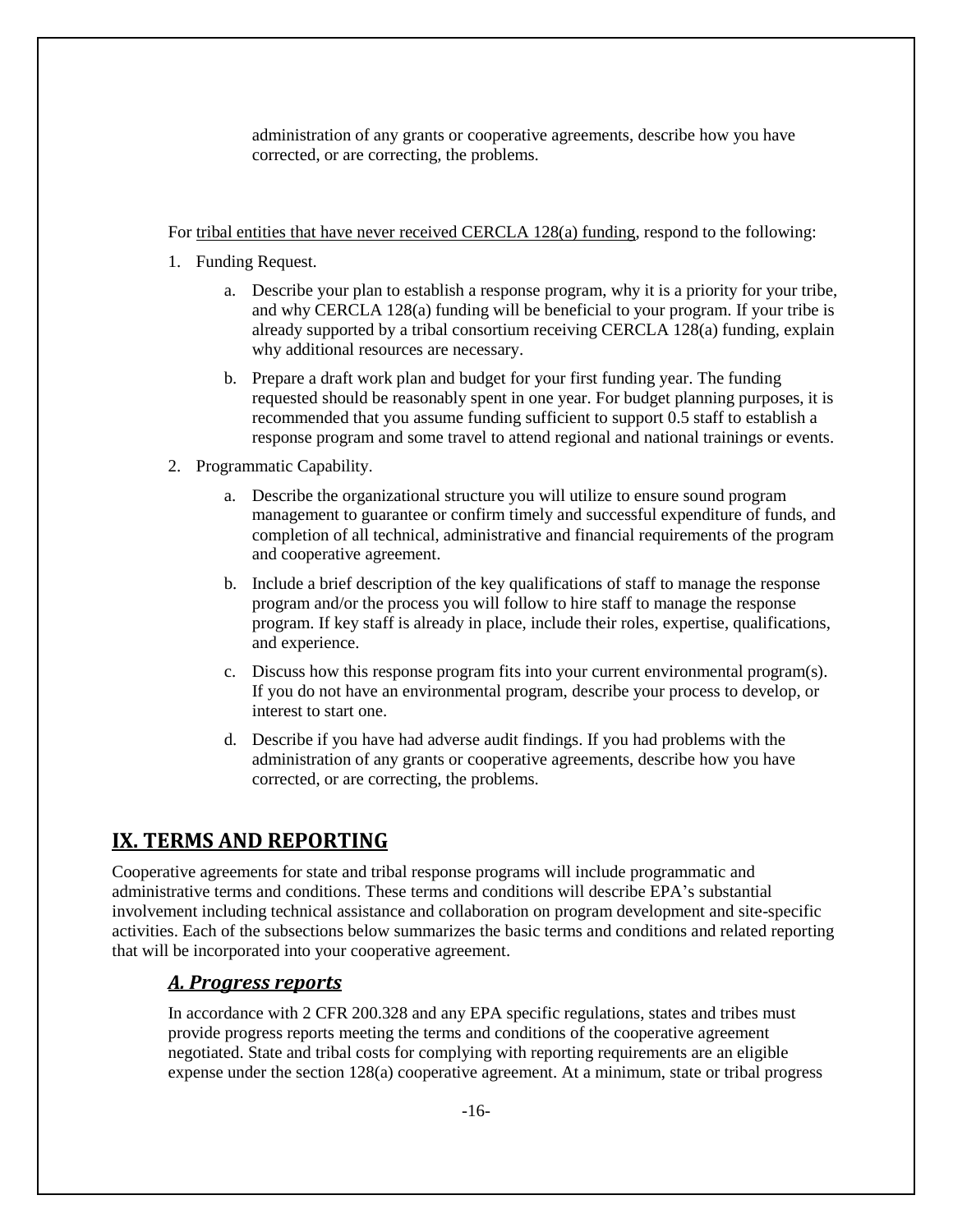reports must include both a narrative discussion and performance data relating to the state or tribe's accomplishments and environmental outputs associated with the approved budget and work plan. Reports should also provide an accounting of section 128(a) funding. If applicable, the state or tribe must include information on activities related to establishing or enhancing the four elements of the state or tribe's response program. All recipients must provide information related to establishing or, if already established, maintaining the public record. Depending upon the activities included in the state or tribe's work plan, the recipient may also need to report on the following:

- 1. *Interim and final progress reports.* Reports must prominently display the following information, as reflected in the current EPA strategic plan: Strategic Plan Goal 1: Core Mission: Deliver real results to provide Americans with clean air, land, and water, and ensure chemical safety; Strategic Plan Objective 1.3: Revitalize Land and Prevent Contamination; and Work Plan Commitments and Timeframes. EPA's strategic plan can be found on the internet at [http://www.epa.gov/planandbudget/strategicplan.html.](http://www.epa.gov/planandbudget/strategicplan.html)
- 2. *Reporting for Non-MOA states and tribes.* All recipients without a VRP MOA must report activities related to establishing or enhancing the four elements of the state or tribe's response program. For each element states/tribes must report how they are maintaining the element or how they are taking reasonable steps to establish or enhance the element as negotiated in individual state/tribal work plans. For example, pursuant to CERCLA section 128(a)(2)(B), reports on the oversight and enforcement authorities/mechanisms element may include a:
	- narrative description and copies of applicable documents developed or under development to enable the response program to conduct enforcement and oversight at sites. For example:
		- o legal authorities and mechanisms (e.g., statutes, regulations, orders, agreements); and
		- o policies and procedures to implement legal authorities; and other mechanisms;
	- description of the resources and staff allocated/to be allocated to the response program to conduct oversight and enforcement at sites as a result of the cooperative agreement;
	- narrative description of how these authorities or other mechanisms, and resources, are adequate to ensure that:
		- o a response action will protect human health and the environment; and be conducted in accordance with applicable federal and state laws; and if the person conducting the response action fails to complete the necessary response activities, including operation and maintenance or long-term monitoring activities, the necessary response activities will be completed; and
	- narrative description and copy of appropriate documents demonstrating the exercise of oversight and enforcement authorities by the response program at a brownfield site.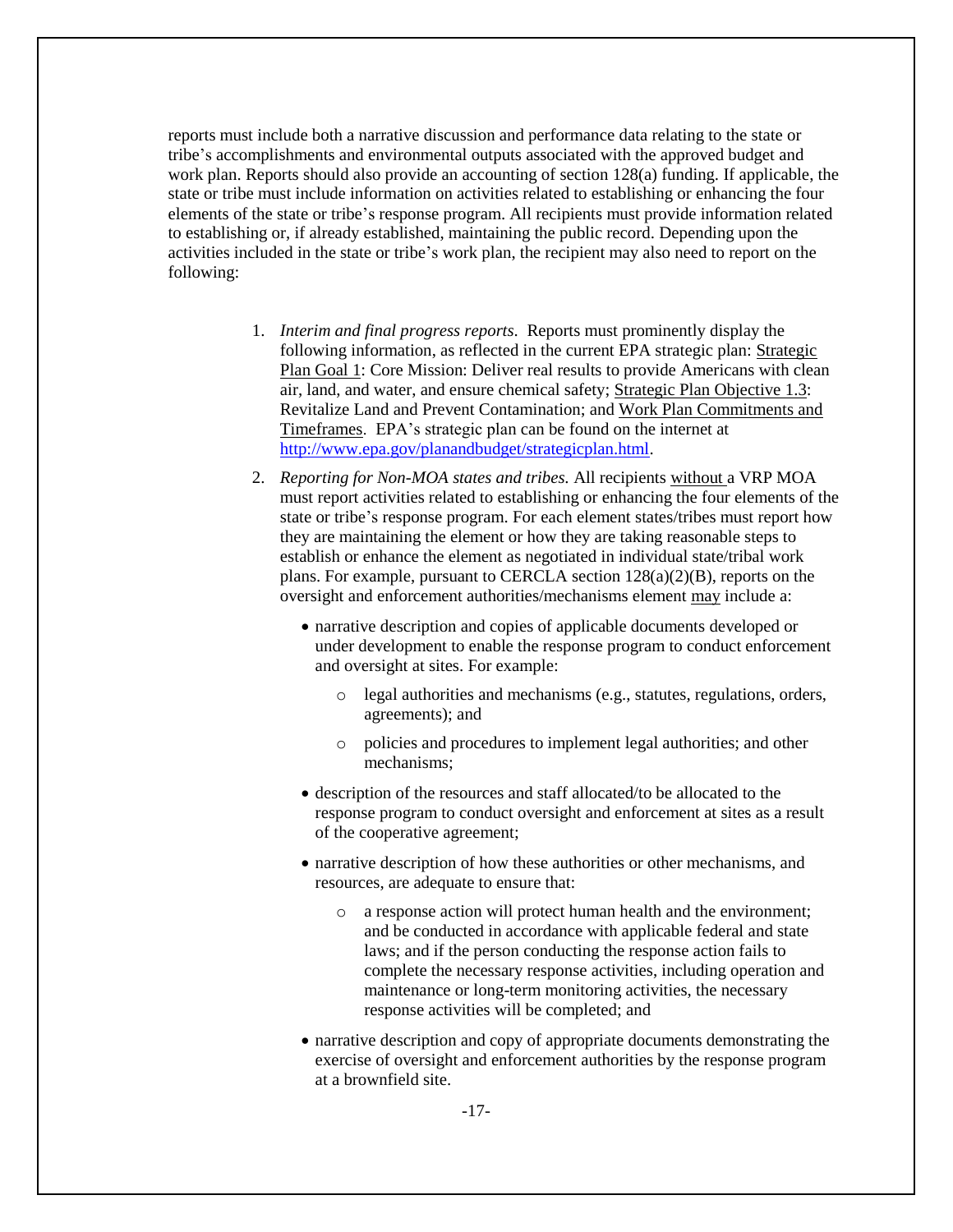- 3. *Reporting for site-specific assessment or cleanup activities*. Recipients with work plans that include funding for *brownfield site assessment or cleanup* must input information required by the OMB-approved Property Profile Form into the ACRES database for each site assessment and cleanup. In addition, recipients must report how they provide the affected community with prior notice and opportunity for meaningful participation, per CERCLA section  $128(a)(2)(C)(ii)$ , on proposed cleanup plans and site activities. For example, EPA strongly encourages states and tribes to seek public input regarding the priority of sites to be addressed and to solicit input from local communities, communities with a health risk related to exposure to hazardous waste or other public health concerns, economically disadvantaged or remote communities, and communities with limited experience working with government agencies.
- 4. *Reporting for other site-specific activities*. Recipients with work plans that include funding for *other site-specific related activities* must include a description of the site-specific activities and the number of sites at which the activity was conducted. For example, the:
	- number and frequency of oversight audits of licensed site professional certified cleanups;
	- number and frequency of state/tribal oversight audits conducted;
	- number of sites where staff conducted audits, provided technical assistance, or conducted other oversight activities; and
	- number of staff conducting oversight audits, providing technical assistance, or conducting other oversight activities.
- 5. *Reporting required when using funding for an RLF*. Recipients with work plans that include funding for a revolving loan fund must include the information required by the terms and conditions for progress reporting under CERCLA section 104(k)(3) RLF cooperative agreements.
- 6. *Reporting environmental insurance*. Recipients with work plans that include funding for environmental insurance must report the:
	- number and description of insurance policies purchased (e.g., name of insurer, type of coverage provided, dollar limits of coverage, any buffers or deductibles, category and identity of insured persons, premium, first dollar or umbrella, whether site specific or blanket, occurrence or claims made, etc.);
	- number of sites covered by the insurance;
	- amount of funds spent on environmental insurance (e.g., amount dedicated to insurance program, or to insurance premiums); and
	- amount of claims paid by insurers to policy holders.

EPA's regional offices may also request that additional information be added to the progress reports, as appropriate, to properly document activities described by the cooperative agreement work plan.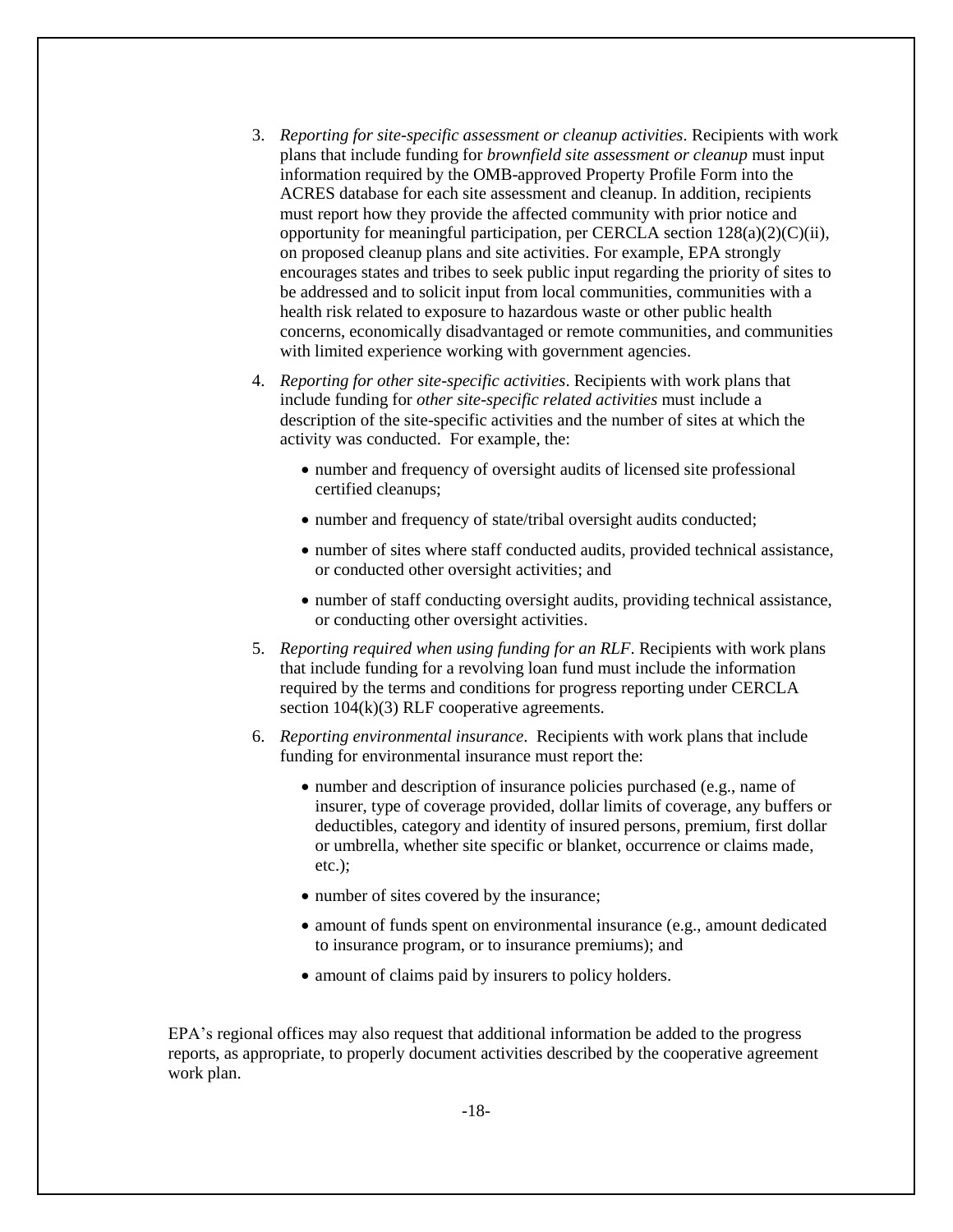EPA regions may allow states or tribes to provide performance data in appropriate electronic format.

The regional offices will forward progress reports to EPA Headquarters, if requested. This information may be used to develop national reports on the outcomes of CERCLA section 128(a) funding to states and tribes.

#### <span id="page-18-0"></span>*B. Reporting of program activity levels*

States and tribes must report, by December 6, 2019, a summary of the *previous federal fiscal year's* work (October 1, 2018 through September 30, 2019). The following information must be submitted to your regional project officer:

- environmental programs where CERCLA section 128(a) funds are used to support capacity building (general program support, non-site-specific work). Indicate as appropriate from the following:
	- \_\_Brownfields
	- \_\_Underground Storage Tanks/Leaking Underground Storage Tanks
	- \_\_Federal Facilities
	- \_\_Solid Waste
	- \_\_Superfund
	- \_\_Hazardous Waste Facilities
	- \_\_VCP (Voluntary Cleanup Program, Independent Cleanup Program, etc.)
	- $\rule{1em}{0}$  Other
- number of properties (or sites) enrolled in a response program during FY19;
- number of properties (or sites) where documentation indicates that cleanup work is complete and all required institutional controls are in place, or not required;
- total number of acres associated with properties (or sites) in the previous bullet;
- number of properties where assistance was provided, but the property was not enrolled in the response program (OPTIONAL);
- date that the public record was last updated;
- estimated total number of properties (or sites) in your brownfields inventory;
- number of audits/inspections/reviews/other conducted to ensure engineering controls and institutional controls are still protective; and
- Did you develop or revise legislation, regulations, codes, guidance documents or policies related to establishing or enhancing your Voluntary Cleanup Program/Response Program during FY19? If yes, please indicate the type and whether it was new or revised.

EPA may require states/tribes to report specific performance measures related to the four elements that can be aggregated for national reporting to Congress.

#### <span id="page-18-1"></span>*C. Reporting of public record*

All recipients must report, as specified in the terms and conditions of their cooperative agreement, and in Section VII.I of this guidance, information related to establishing, or if already established, maintaining the public record. States and tribes can refer to an existing public record (e.g., website or other public database to meet the public record requirement). To meet the reporting requirement, recipients' reporting only needs to demonstrate that the public record: a) exists and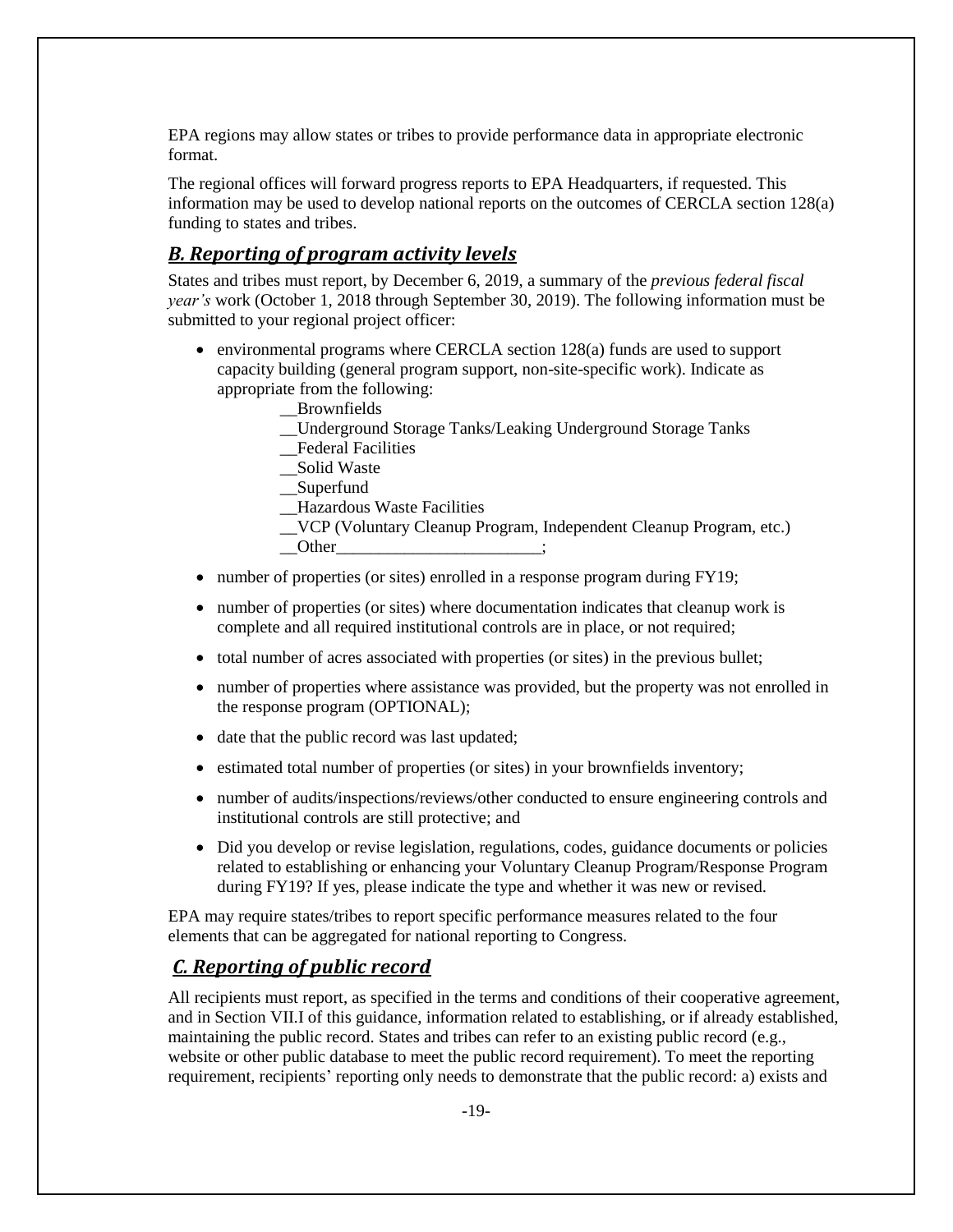is up-to-date; and b) is adequate. A public record must, as appropriate, include the following information:

A list of sites at which response actions have been completed in the past year, including:

- date the response action was completed;
- site name:
- name of owner at time of cleanup, if known;
- location of the site (street address, and latitude and longitude);
- whether an institutional control is in place;
- type of institutional control(s) in place (e.g., deed restriction, zoning restriction, local ordinance, state registries of contaminated property, deed notices, advisories, etc.);
- nature of the contamination at the site (e.g., hazardous substances, contaminants or pollutants, petroleum contamination, etc.); and
- size of the site in acres.

A list of sites planned to be addressed by the state or tribal response program in the coming year, including:

- site name and the name of owner at time of cleanup, if known;
- location of the site (street address, and latitude and longitude);
- to the extent known, whether an institutional control is in place;
- type of the institutional control(s) in place (e.g., deed restriction, zoning restriction, local ordinance, state registries of contaminated property, deed notices, advisories, etc.);
- to the extent known, the nature of the contamination at the site (e.g., hazardous substances, contaminants, or pollutants, petroleum contamination, etc.); and
- size of the site in acres.

#### <span id="page-19-0"></span>*D. Award administration information*

1. Subaward and executive compensation reporting

Applicants must ensure that they have the necessary processes and systems in place to comply with the subaward and executive total compensation reporting requirements established under OMB guidance at 2 CFR Part 170, unless they qualify for an exception from the requirements, should they be selected for funding.

2. System for Award Management (SAM) and Data Universal Numbering System (DUNS) Requirements

Unless exempt from these requirements under OMB guidance at 2 CFR Part 25 (e.g., individuals), applicants must:

1. Be registered in SAM prior to submitting an application or proposal under this announcement. SAM information can be found at [https://www.sam.gov/portal/public/SAM/;](https://www.sam.gov/portal/public/SAM/)

-20-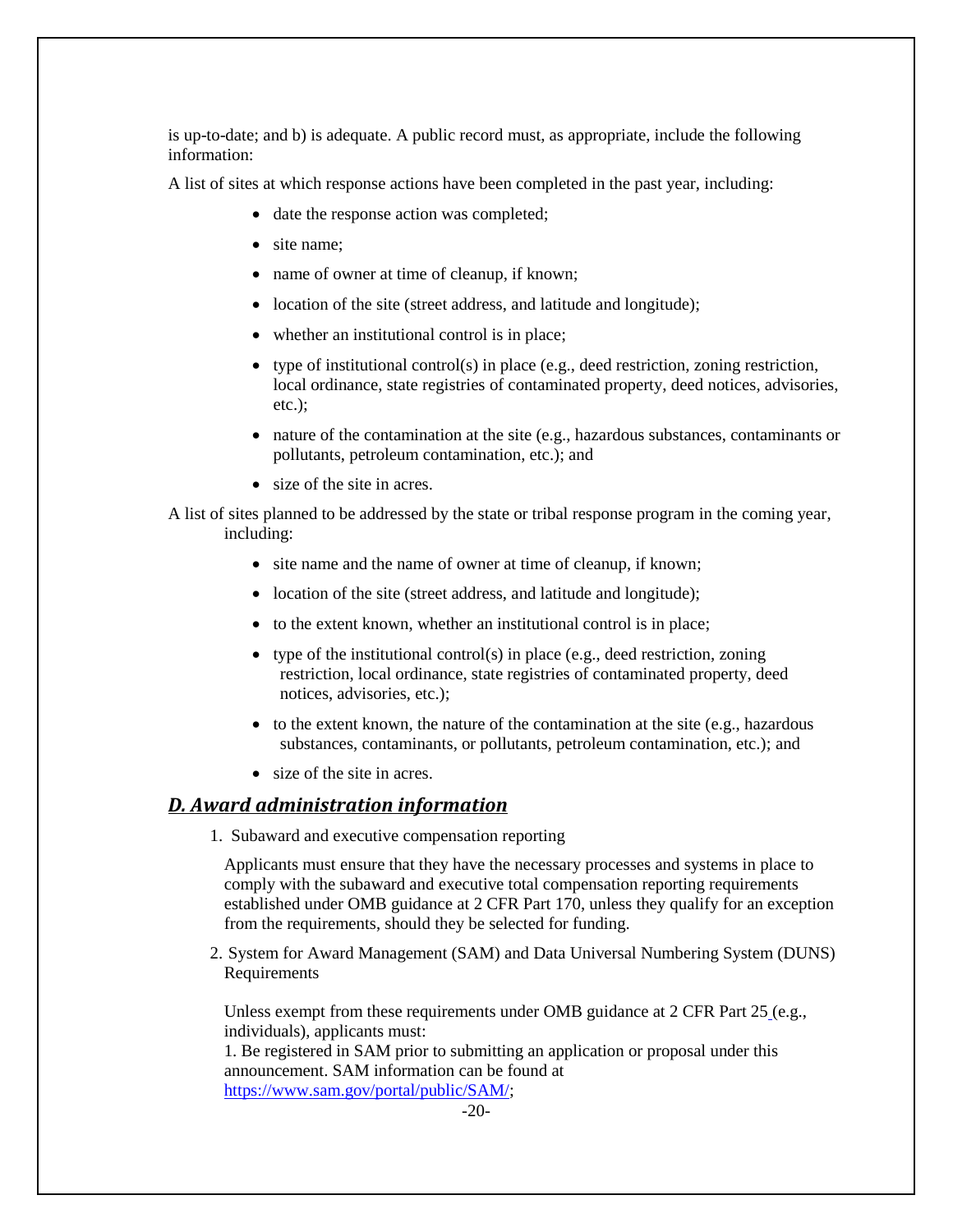2. Maintain an active SAM registration with current information at all times during which they have an active federal award or an application or proposal under consideration by an agency; and

3. Provide their DUNS number in each application or proposal submitted to the agency. Applicants can receive a DUNS number, at no cost, by calling the dedicated toll-free DUNS Number request line at 1-866-705-5711, or visiting the D&B website at: [http://www.dnb.com .](http://www.dnb.com/)

If an applicant fails to comply with these requirements, it will affect their ability to receive the award.

Please note that the Central Contractor Registration (CCR) system has been replaced by the System for Award Management (SAM). To learn more about SAM, go to [SAM.gov](https://www.sam.gov/sam/)  or [https://www.sam.gov/portal/public/SAM/ .](https://www.sam.gov/portal/public/SAM/)

3. Submitting an application via Grants.gov

If funding is provided it will be provided through a cooperative agreement award. All cooperative agreement applications for non-competitive assistance agreement awards must be submitted using Grants.gov. Below is the information that the applicant will use to submit their State and Tribal Response Program Grant applications via grants.gov:

CDFA number: 66.817

Funding Opportunity Number (FON): EPA-CEP-02

To learn more about the Grants.gov submission requirements, go to [https://www.epa.gov/grants/how-apply-grants.](https://www.epa.gov/grants/how-apply-grants)

Please Note: Recipients should only submit their final work plan via Grants.gov. The draft work plan due on December 6, 2019 should not be submitted via Grants.gov. The draft work plan should be emailed to the regional contact listed on page 23.

Also, when the EPA project officer informs you when to submit your final work plan in Grants.gov, it must be submitted using the "Workspace" feature. Information on the Workspace feature can be found at Grants.gov Workspace Overview Page.

4. Use of funds

An applicant that receives an award under this announcement is expected to manage assistance agreement funds efficiently and effectively and make sufficient progress towards completing the project activities described in the work plan in a timely manner. The assistance agreement will include terms and conditions related to this requirement.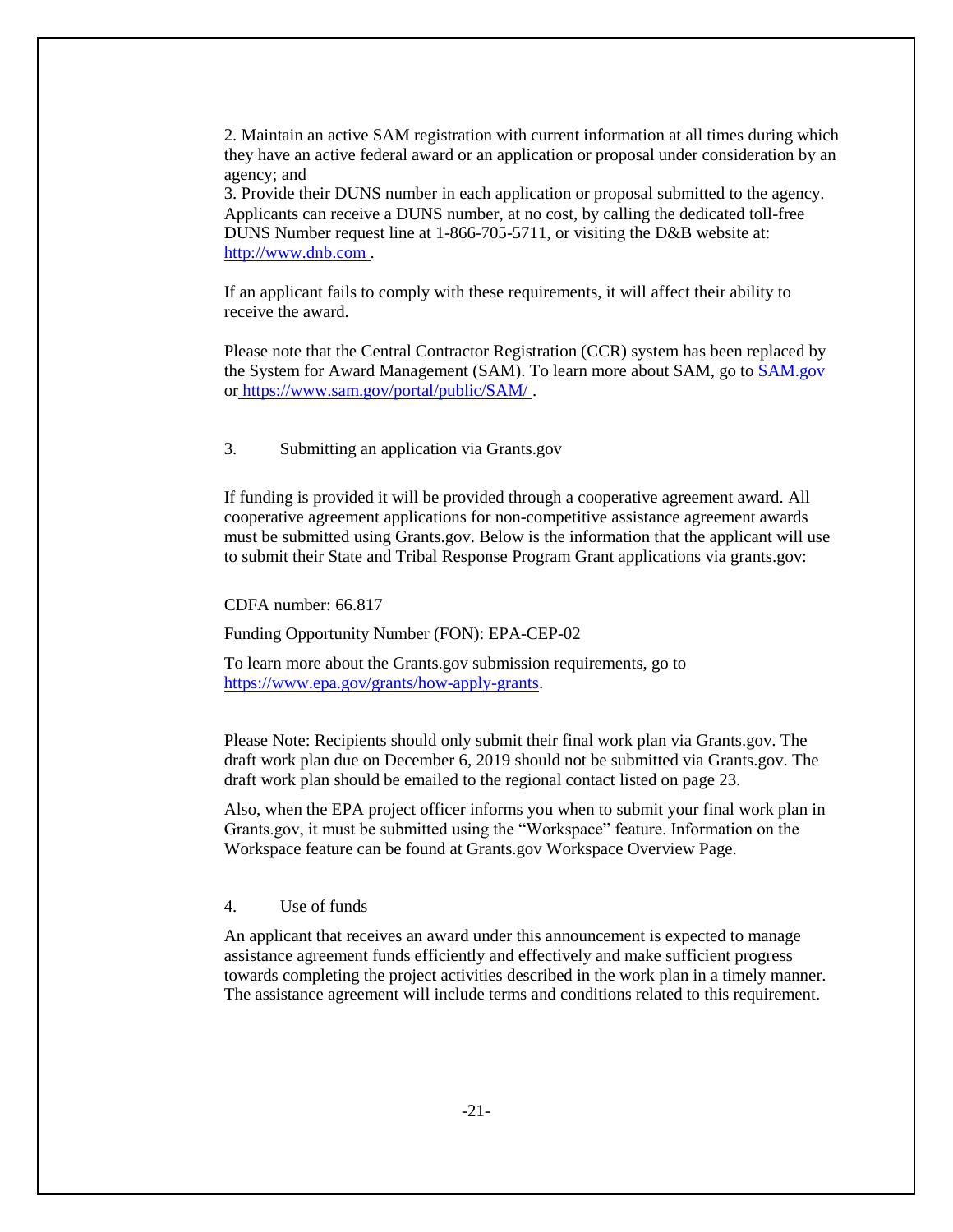# <span id="page-21-0"></span>**REGIONAL STATE AND TRIBAL BROWNFIELDS CONTACTS**

| <b>REGION</b>                             | <b>STATE</b>                                                                                                                         | <b>TRIBAL</b>                                                                                                                     |
|-------------------------------------------|--------------------------------------------------------------------------------------------------------------------------------------|-----------------------------------------------------------------------------------------------------------------------------------|
| 1<br>CT, ME, MA, NH,<br>RI, VT            | <b>James Byrne</b><br>5 Post Office Square, Suite 100 (OSRR07-2)<br>Boston, MA 02109-3912<br>Phone (617) 918-1389 Fax (617) 918-1294 | AmyJean McKeown<br>5 Post Office Square, Suite 100 (OSRR07-2)<br>Boston, MA 02109-3912<br>Phone (617) 918-1248 Fax (617) 918-1294 |
| $\mathbf{2}$<br>NJ, NY, PR, VI            | John Struble<br>290 Broadway, 18th Floor<br>New York, NY 10007-1866<br>Phone (212) 637-4291 Fax (212) 637-3083                       | <b>Philip Clappin</b><br>290 Broadway, 18th Floor<br>New York, NY 10007-1866<br>Phone (212) 637-4431 Fax (212) 637-3083           |
| $\mathbf{3}$<br>DE, DC, MD, PA,<br>VA, WV | <b>Mike Taurino</b><br>1650 Arch Street (3HS51)<br>Philadelphia, PA 19103<br>Phone (215) 814-3371 Fax (215) 814-3274                 | <b>Mike Taurino</b><br>1650 Arch Street (3HS51)<br>Philadelphia, PA 19103<br>Phone (215) 814-3371 Fax (215) 814-3274              |
| 4<br>AL, FL, GA, KY,<br>MS, NC, SC, TN    | <b>Cindy Nolan</b><br>61 Forsyth Street, S.W, 10TH FL (9T25)<br>Atlanta, GA 30303-8960<br>Phone (404) 562-8425 Fax (404) 562-8788    | <b>Cindy Nolan</b><br>61 Forsyth Street, S.W, 10TH FL (9T25)<br>Atlanta, GA 30303-8909<br>Phone (404) 562-8425 Fax (404) 562-8788 |
| 5<br>IL, IN, MI, MN,<br>OH, WI            | <b>Keary Cragan</b><br>77 West Jackson Boulevard (SB-5J)<br>Chicago, IL 60604-3507<br>Phone (312) 353-5669 Fax (312) 692-2161        | <b>Rosita Clarke</b><br>77 West Jackson Boulevard (SB-5J)<br>Chicago, IL 60604-3507<br>Phone (312) 886-7251 Fax (312) 697-2075    |
| 6<br>AR, LA, NM, OK,<br>ТX                | <b>Roger Hancock</b><br>1445 Ross Avenue, Suite 1200 (6SF)<br>Dallas, TX 75202-2733<br>Phone (214) 665-6688 Fax (214) 665-6660       | <b>Roger Hancock</b><br>1445 Ross Avenue, Suite 1200 (6SF)<br>Dallas, TX 75202-2733<br>Phone (214) 665-6688 Fax (214) 665-6660    |
| $\overline{7}$<br>IA, KS, MO, NE          | <b>Susan Klein</b><br>11201 Renner Boulevard (SUPRSTAR)<br>Lenexa KS 66219<br>Phone (913) 551-7786 Fax (913) 551-9786                | <b>Jennifer Morris</b><br>11201 Renner Boulevard (SUPRSTAR)<br>Lenexa KS 66219<br>Phone (913) 551-7341 Fax (913) 551-9341         |
| 8<br>CO, MT, ND, SD,<br>UT, WY            | <b>Christina Wilson</b><br>1595 Wynkoop Street (EPR-AR)<br>Denver, CO 80202-1129<br>Phone (303) 312-6706 Fax (303) 312-6065          | <b>Melisa Devincenzi</b><br>1595 Wynkoop Street (EPR-AR)<br>Denver, CO 80202-1129<br>Phone (303) 312-6377 Fax (303) 312-6962      |
| 9<br>AZ, CA, HI, NV,<br>AS, GU, MP        | Jose Garcia, Jr.<br>600 Wilshire Blvd, Suite 1460<br>Los Angeles, CA 90017<br>Phone (213) 244-1811 Fax (213) 244-1850                | Jose Garcia, Jr.<br>600 Wilshire Blvd, Suite 1460<br>Los Angeles, CA 90017<br>Phone (213) 244-1811 Fax (213) 244-1850             |
| 10<br>AK, ID, OR, WA                      | Mary K. Goolie<br>222 West 7th Avenue #19 (AOO)<br>Anchorage, AK 99513<br>Phone (907) 271-3414 Fax (907) 271-3424                    | Mary K. Goolie<br>222 West 7th Avenue #19 (AOO)<br>Anchorage, AK 99513<br>Phone (907) 271-3414 Fax (907) 271-3424                 |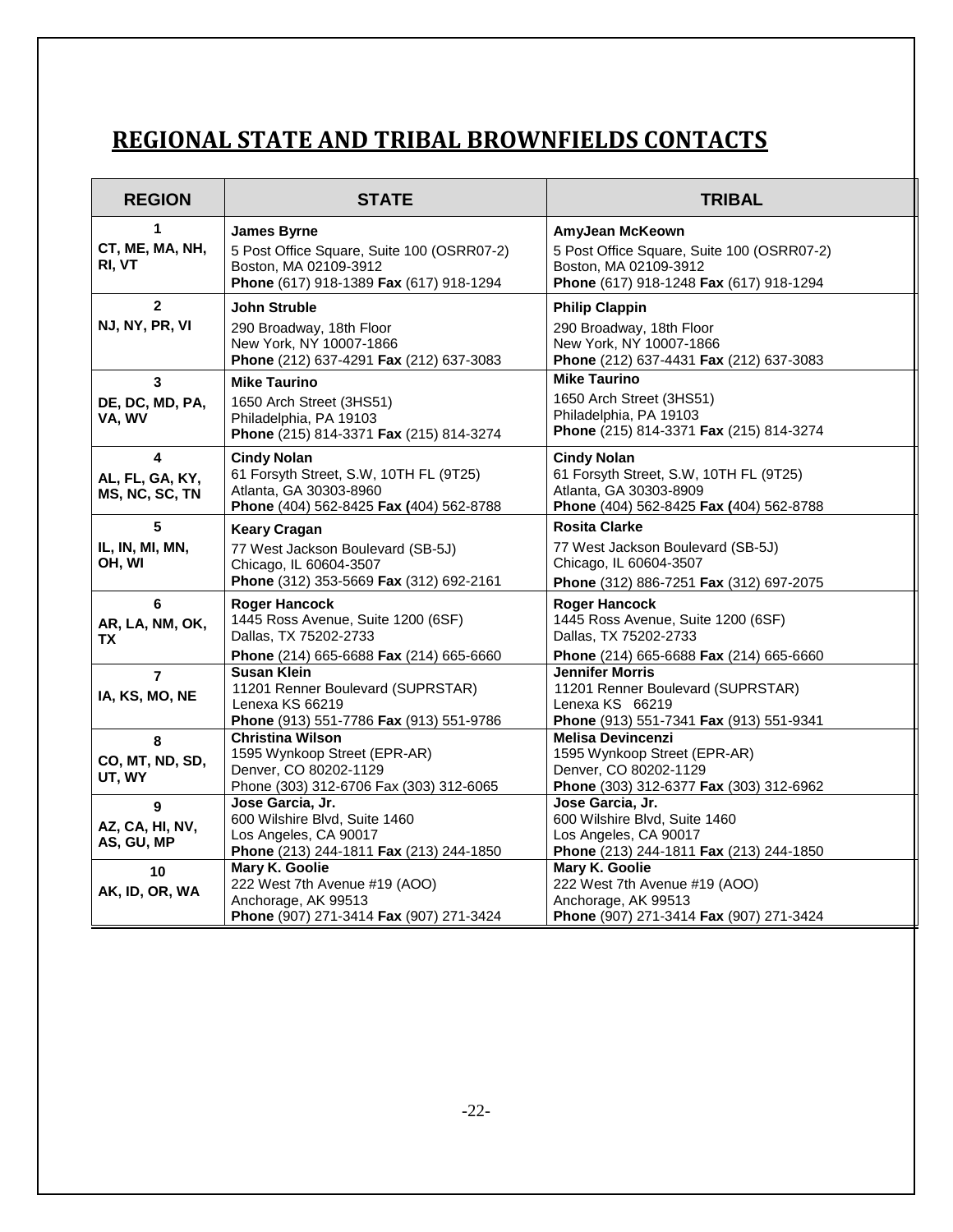# <span id="page-22-0"></span>**APPENDIX A: FUNDING GUIDANCE FOR CERCLA 128(a) SMALL TECHNICAL ASSISTANCE GRANTS**

Section 128(a)(1)(B)(ii)(III) of the Comprehensive Environmental Response, Compensation, and Liability Act (CERCLA), as amended, authorizes a noncompetitive \$1.5 million<sup>15</sup> grant program to assist small communities, Indian tribes, rural areas, or disadvantaged areas to carryout section CERCLA 104(k)(7) (by providing training, research, and technical assistance to individuals and organizations, as appropriate, to facilitate the inventory of brownfields sites, site assessments, remediation of brownfield sites, community involvement, or site preparation). These funds must be used to assist a community that meets the statutory definition of disadvantaged area or small community to facilitate the reuse of brownfield sites. These funds cannot be used to augment an existing CERCLA 128(a) State and Tribal Program. Also, these funds may not be placed in Performance Partnership Grants.

Statutory definitions of communities eligible to receive funding on behalf of a state or tribe. A recipient can define community as a census track:

Disadvantaged Area – The term 'disadvantaged area' means a community with an annual median household income that is less than 80 percent of the statewide annual median household income, as determined by the President based on the latest available decennial census and/or Small Community – the term 'small community' means a community with a population of not more than 15,000 individuals, as determined by the President based on the latest available decennial census.

State and tribes with active CERCLA 128(a) grants and are requesting funds in fiscal year 2020 are eligible to submit one request on behalf of a small community or disadvantaged area. The maximum amount of funding allowed is \$20,000. The funding will be awarded as part of the FY20 CERCLA 128(a) funding grant. Requests will be considered based on the following:

- readiness of the recipient and community to complete the project within a year of award,
- the recipient is in good standing with their current CERCLA 128(a) grant,
- the recipient has documented support from the community benefiting from this grant, and
- the recipient adequately responds to the criteria listed below.

Requests should be no more than 2 pages. Information to include in the request:

• the amount of funding requested,

- a description of the target community and how they meet the statutory definition of disadvantaged area or small community,
- a description of the proposed project, including a description of key activities, and how it will further brownfields reuse,
- the expected outcomes and timeline to complete the project,
- how/who will be conducting the activities (e.g., state, tribe, contractor)<sup>16</sup>
- if additional resources are necessary to complete the project, please explain how you will secure them,

<sup>&</sup>lt;sup>15</sup> If EPA receives over \$1.5 million in requests, it will evaluate projects based on criteria listed in Appendix A. EPA will prioritize fully funding high quality projects until appropriation cap is reached.

<sup>&</sup>lt;sup>16</sup> If a state or tribe plans to use a contractor or provide a subaward, states and tribes will have to follow EPA's general procurement terms and conditions, as well as any relevant state or tribal requirements.